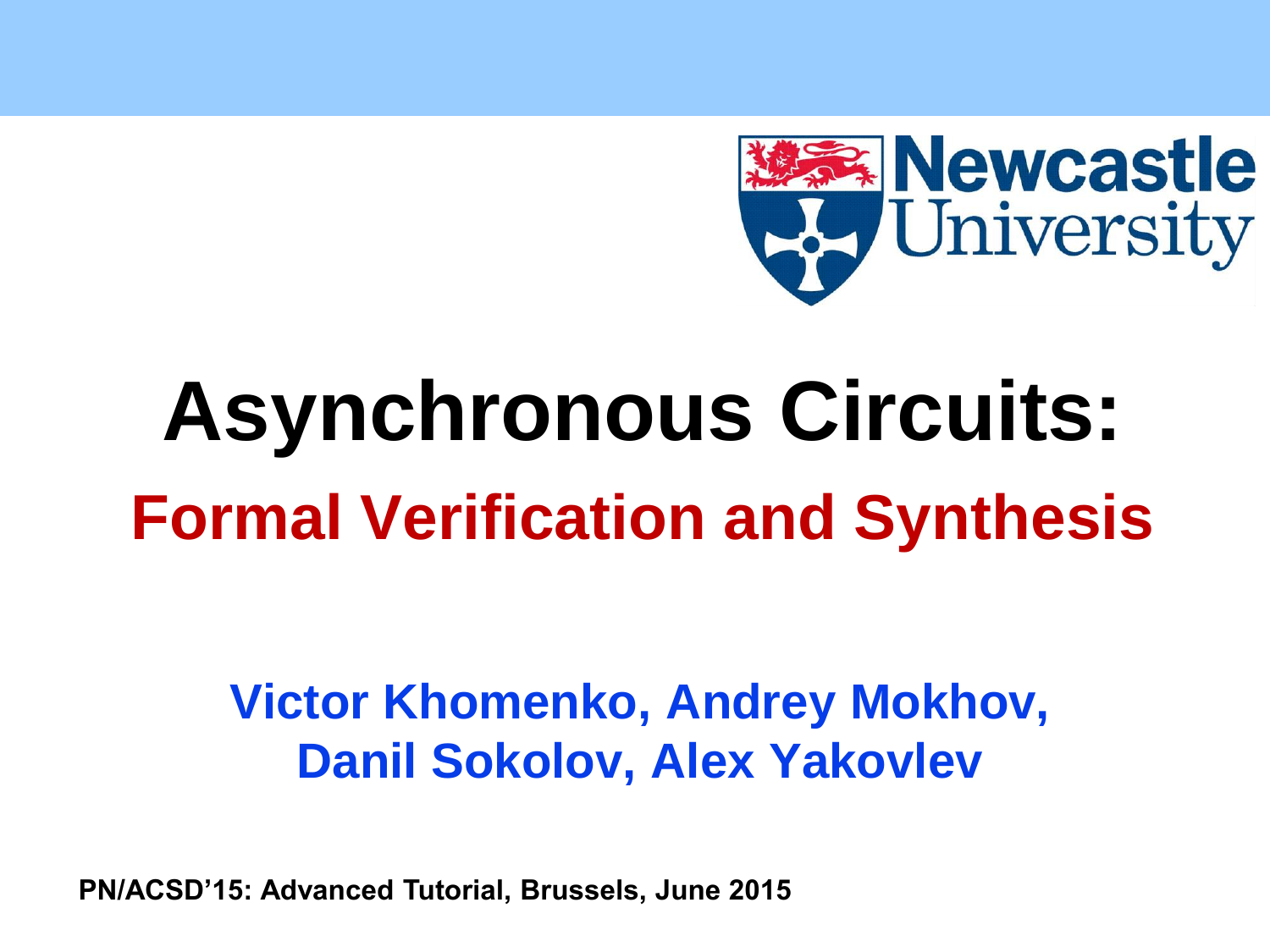# **Formal Verification of Asynchronous Circuits**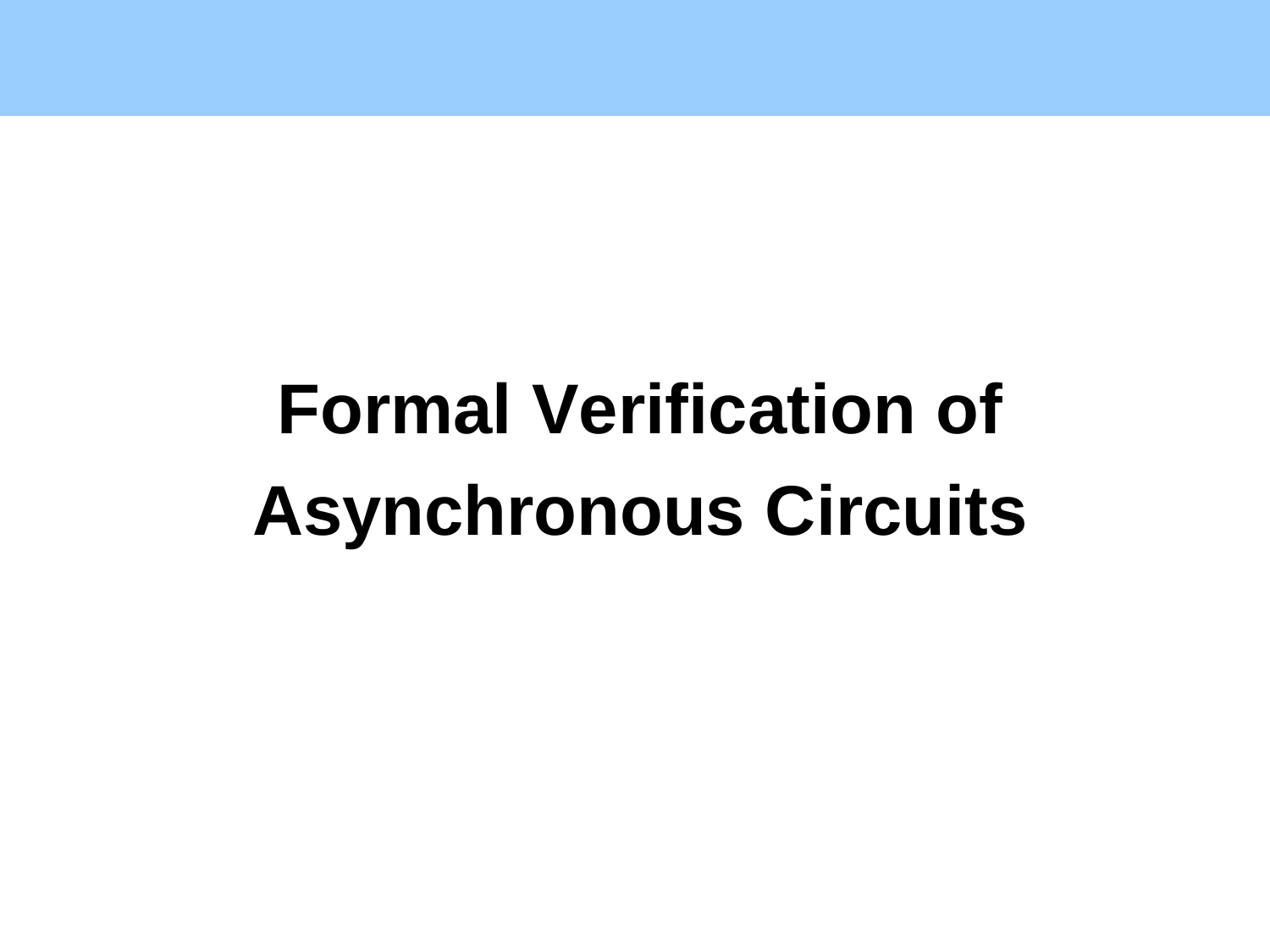## **2 kinds of verification**

- **1. Verification of the STG specification**
	- **there is no circuit yet, just an STG specification**
	- **check if the STG makes sense**
	- **check if the STG can be implemented as an SI circuit**
- **2. Verification of the circuit**
	- **given a gate-level implementation of a circuit and an STG modelling the behaviour of the environment, check if the circuit is correct**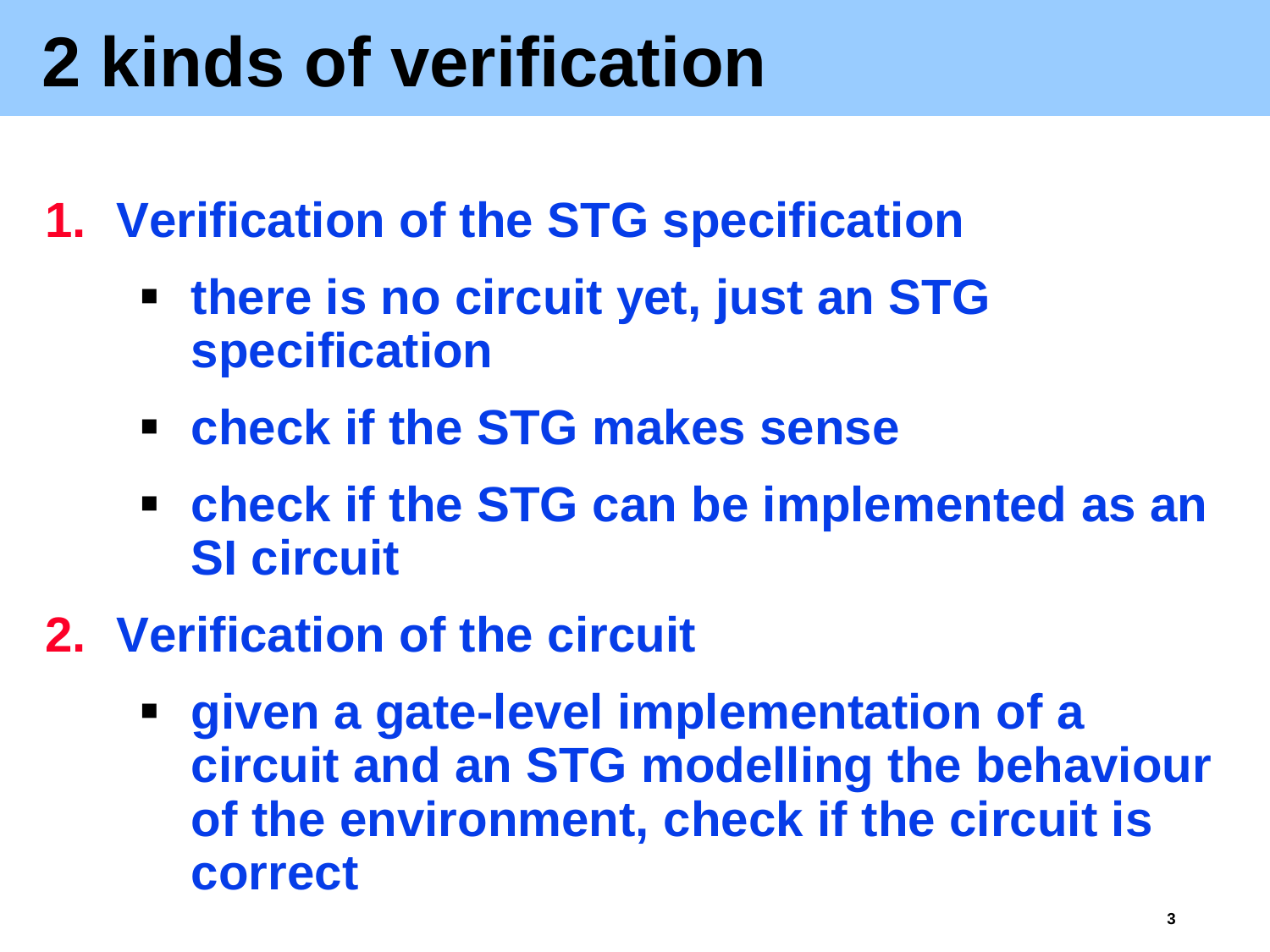#### **Standard PN properties:**

- **boundedness / safeness – a digital circuit has finitely many reachable states**
- **deadlock-freeness**
- **various custom reachability properties, e.g. mutual exclusion**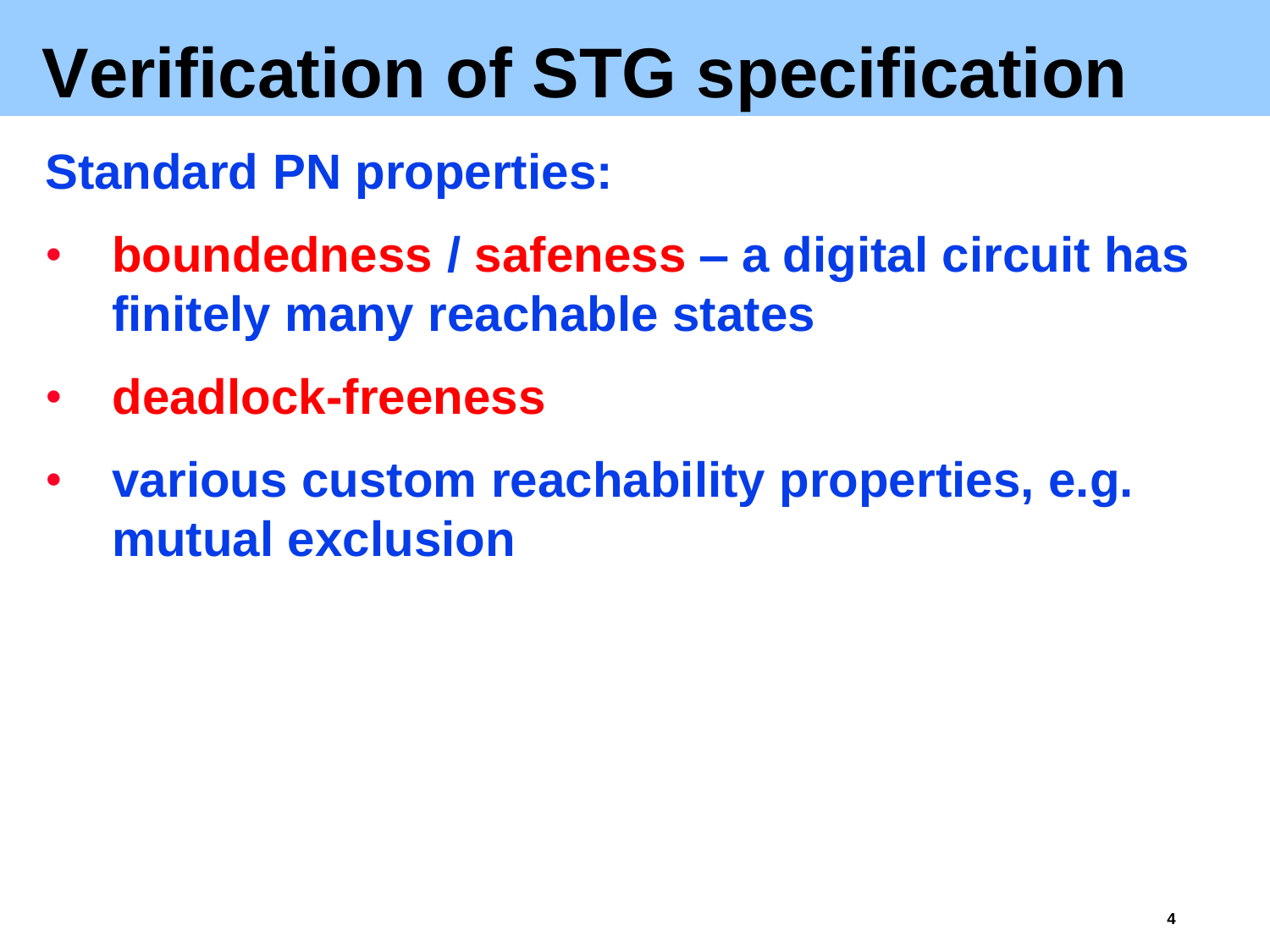**Consistency: in each execution, the rising and falling edges of each signal must alternate, always starting from the same edge – reduces to a reachability property**

**Intuition: at any reachable state the value of each signal is binary**



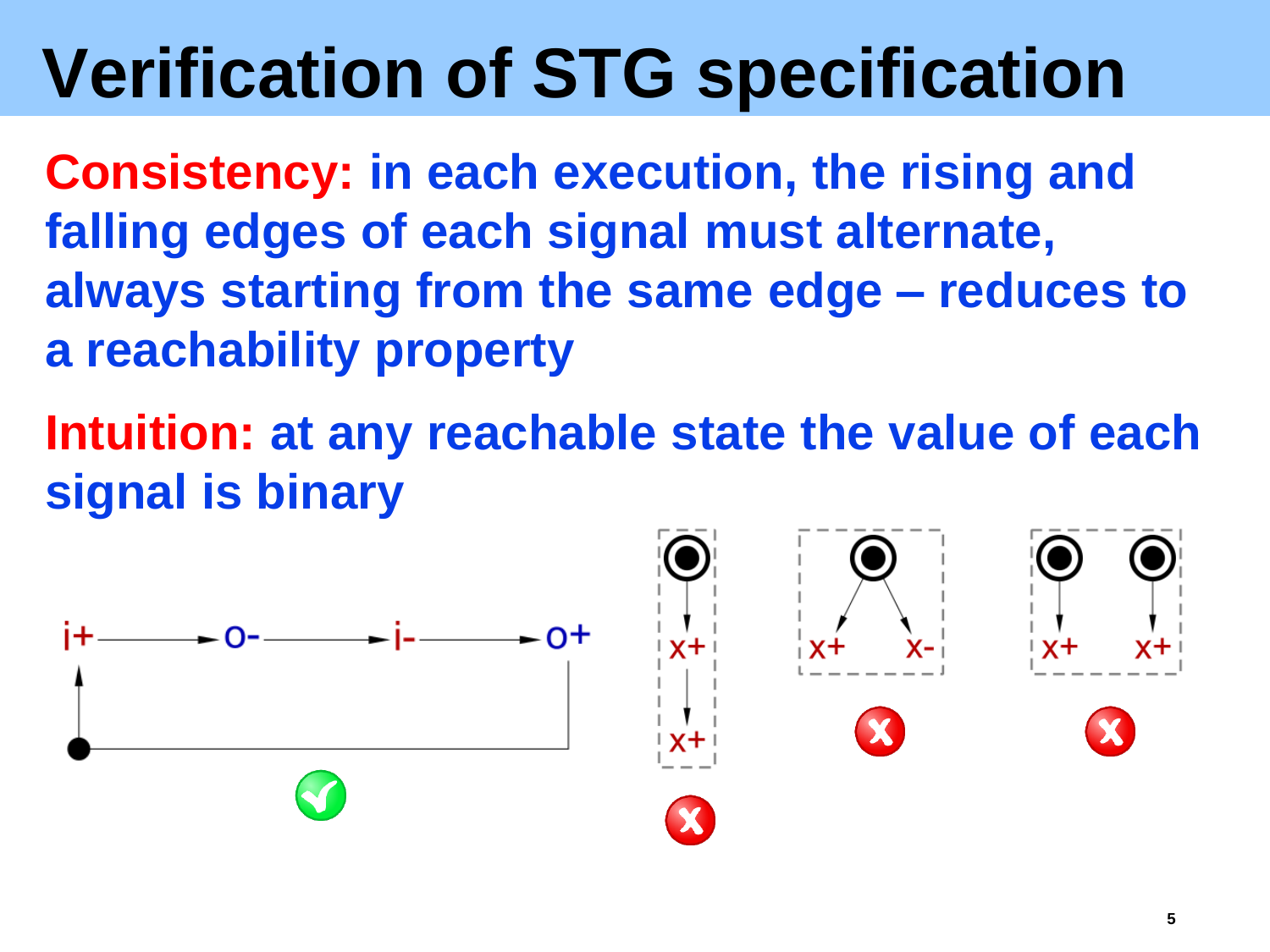- **Output-persistency: an enabled output must not be disabled by another signal firing first**
- **Intuition: disabling and enabled output can lead to a nondigital pulse on the corresponding gate output**
- **input / input choices: no OP violation, usually appear due to abstraction of the environment**
- **input / output choices: OP violation, very problematic – usually a mistake**
	- **output / output choices: OP violation, usually due to arbitration; implementable using a mutex** – can be 'factored out' into  $r2 +$  –  $g2 +$ **the environment to ensure OP**

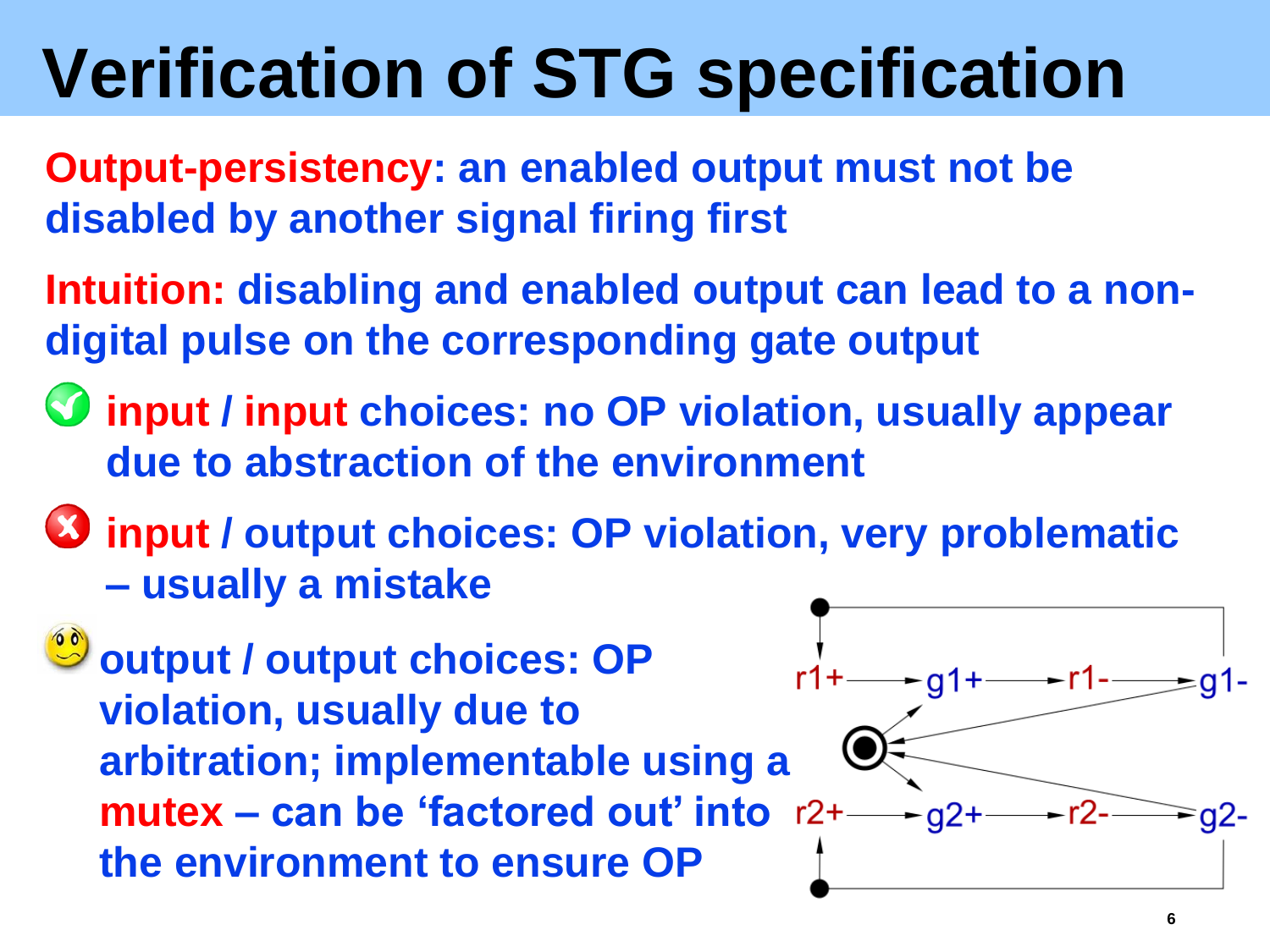**Complete State Coding (CSC): If two reachable states have the same values of all signals then they should enable the same outputs; two states violating this property are said to be in CSC conflict**

- **Intuition: the circuit can only 'see' the signal values (not the tokens in the STG!), and these should be sufficient to determine which outputs to produce**
- **Implementability property – CSC conflicts do not indicate that the STG is wrong; they can be resolved automatically**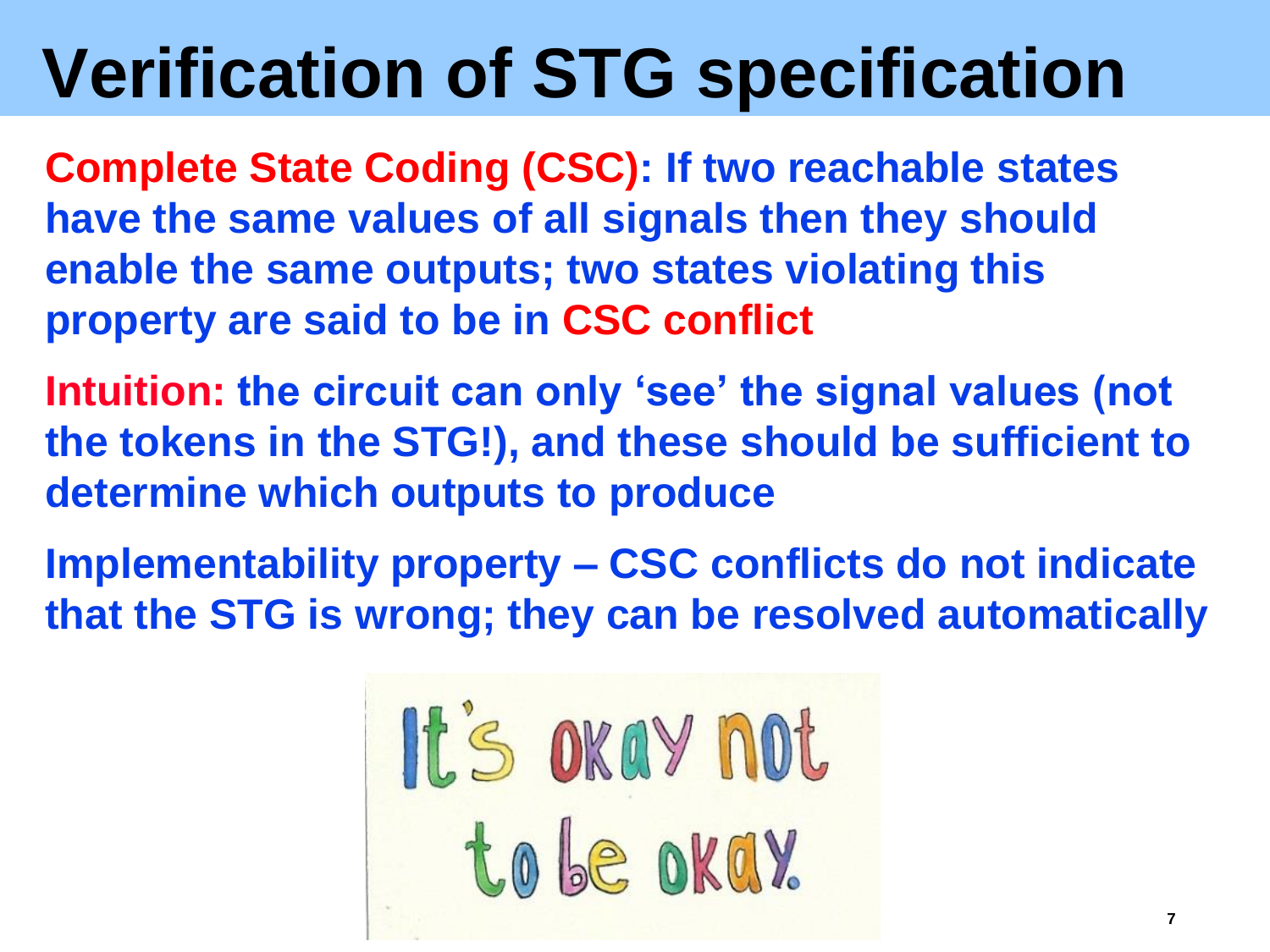#### **Example: CSC conflict**

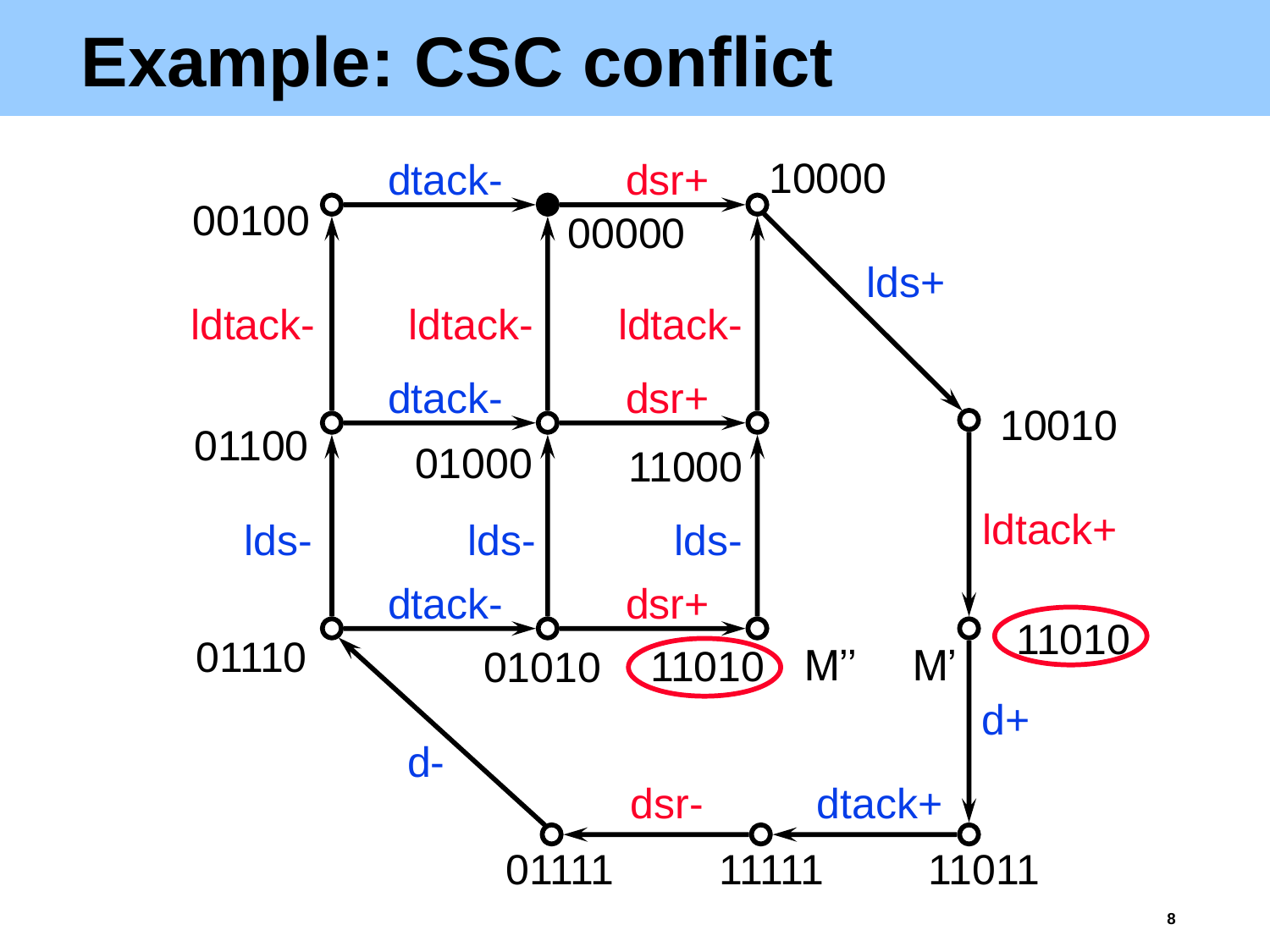# **Verification of the circuit**

#### **Converting a gate-level circuit to an STG:**

- Represent each signal  $s$  by two places,  $p_{s=0}$  and  $p_{s=1}$ ; exactly one of them is marked at any time, representing the current value of **s**
- Since there is no information about the environment's behaviour, it is taken to be the most general (i.e., it can always change the value of any input); this is modelled for each input signal **i** by adding transitions  $p_{i=0}$  → **i** + →  $p_{i=1}$  and  $p_{i=1}$  → i – →  $p_{i=0}$
- For each output **o** with the next-state function  $[0]$ =E, compute the set and reset functions  $\left[\mathbf{0}^{\uparrow}\right]=E\right]_{\mathbf{0}=0}$  and  $\left[\mathbf{o}\downarrow\right]=-\mathsf{E}\right|_{\mathbf{o}=1}$  as minimised DNF
- For each term m of the set function, add a transition p**o**=0**o+** p**o**=1, and for each literal s (resp. s) in m,  $\overline{\text{com}}$  **o-**  $\overline{\text{cosh}}$   $\overline{\text{cosh}}$  (resp.  $\overline{\text{p}}_{\text{s=0}}$ ) by a read arc; a similar process is used to define the transitions **o**− using the reset function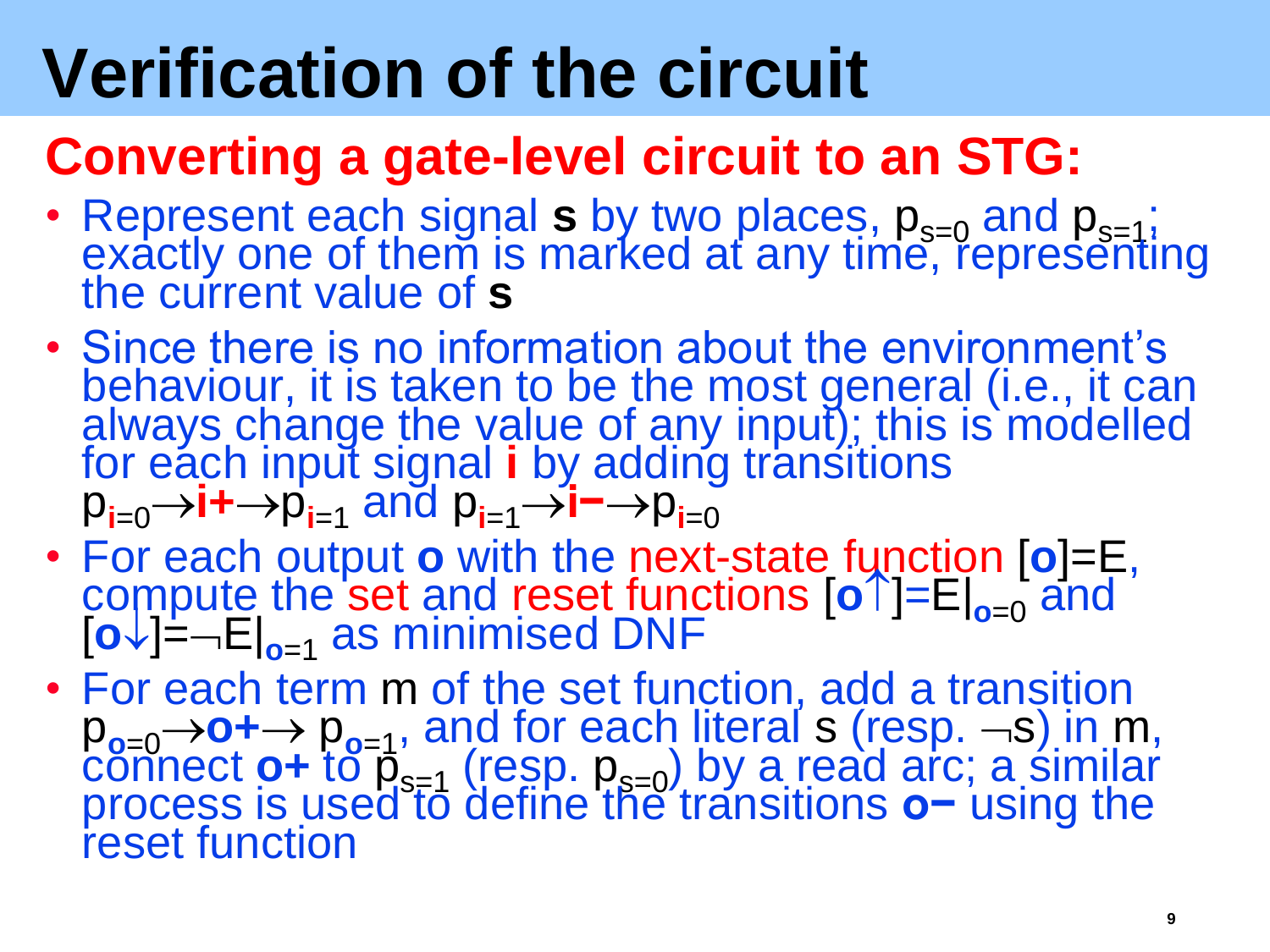# **Example: modelling a C-element**



 $[out] = out (in1 + in2) + in1 in2$  $[out^{\uparrow}] = 0$  (in1 + in2) + in1 in2 = in1 in2  $[out\downarrow] = -(1 \cdot (in1 + in2) + in1 \cdot in2) =$  $-(in1 + in2 + in1 in2) = -(in1 + in2) =$  $-$ in1 $-$ in2

- This PN has more behaviour than the specification of C-element
- Not output-persistent: after in1+ in2+ the output **out+** can be disabled by in1- or in2-, i.e. there is a **hazard**
- This is because the circuit (and thus this STG) lacks information about the environment's behaviour!
- The circuit works correctly in an environment that fulfils the original contract

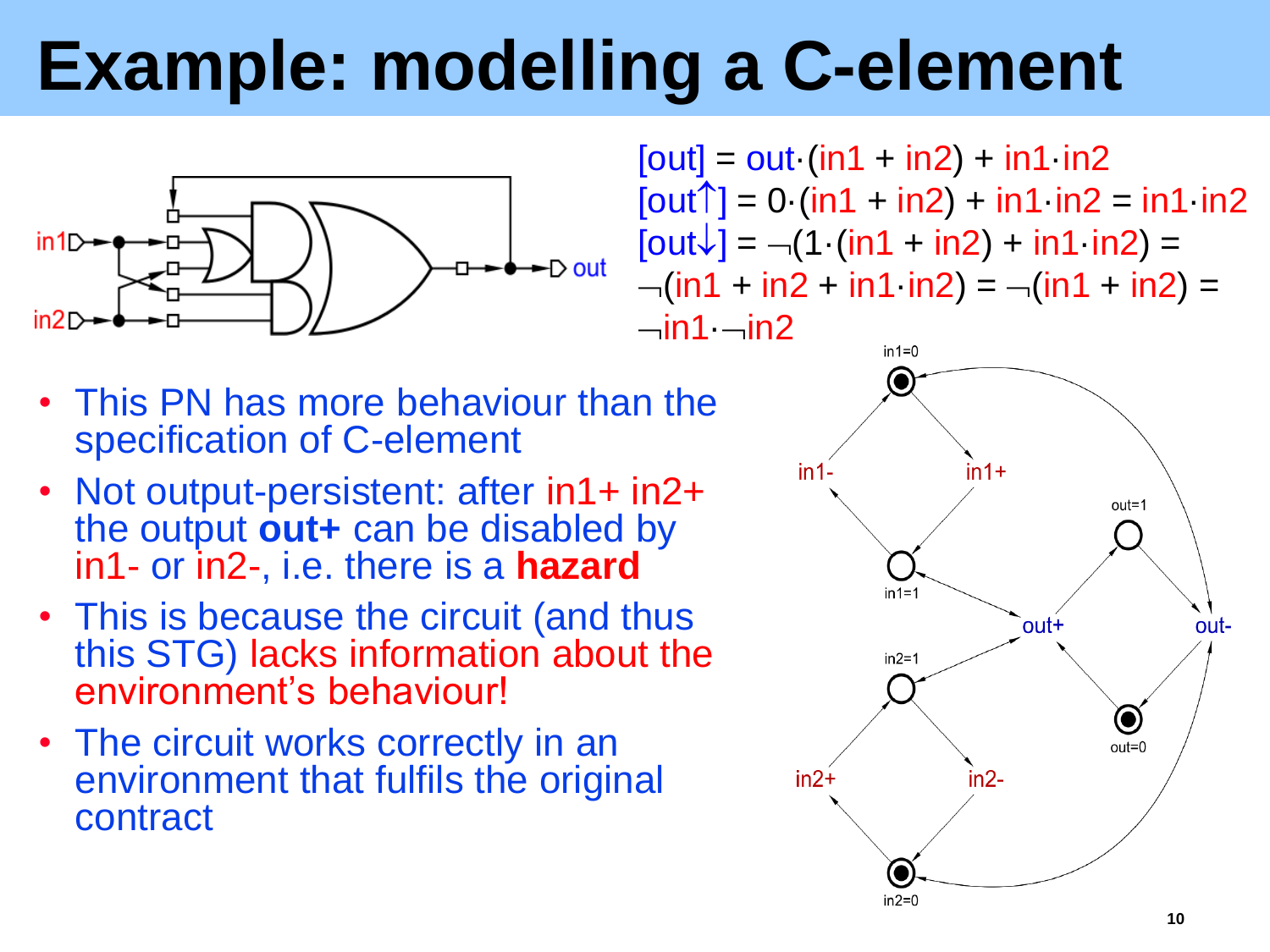# **Gate-level modelling: Verification**

Gate-level circuit has no information about its environment, so naïve verification will always reveal hazards in any non-trivial circuit with inputs. Hence need to supply the environment's behaviour during verification: Assuming the environment fulfils the contract, the circuit must:

- be free from hazards: no output can be disabled by another signal (except in mutex)
- conform to its environment, i.e. never produce an unexpected output – the circuit must fulfil its contract too
- be deadlock-free
- etc.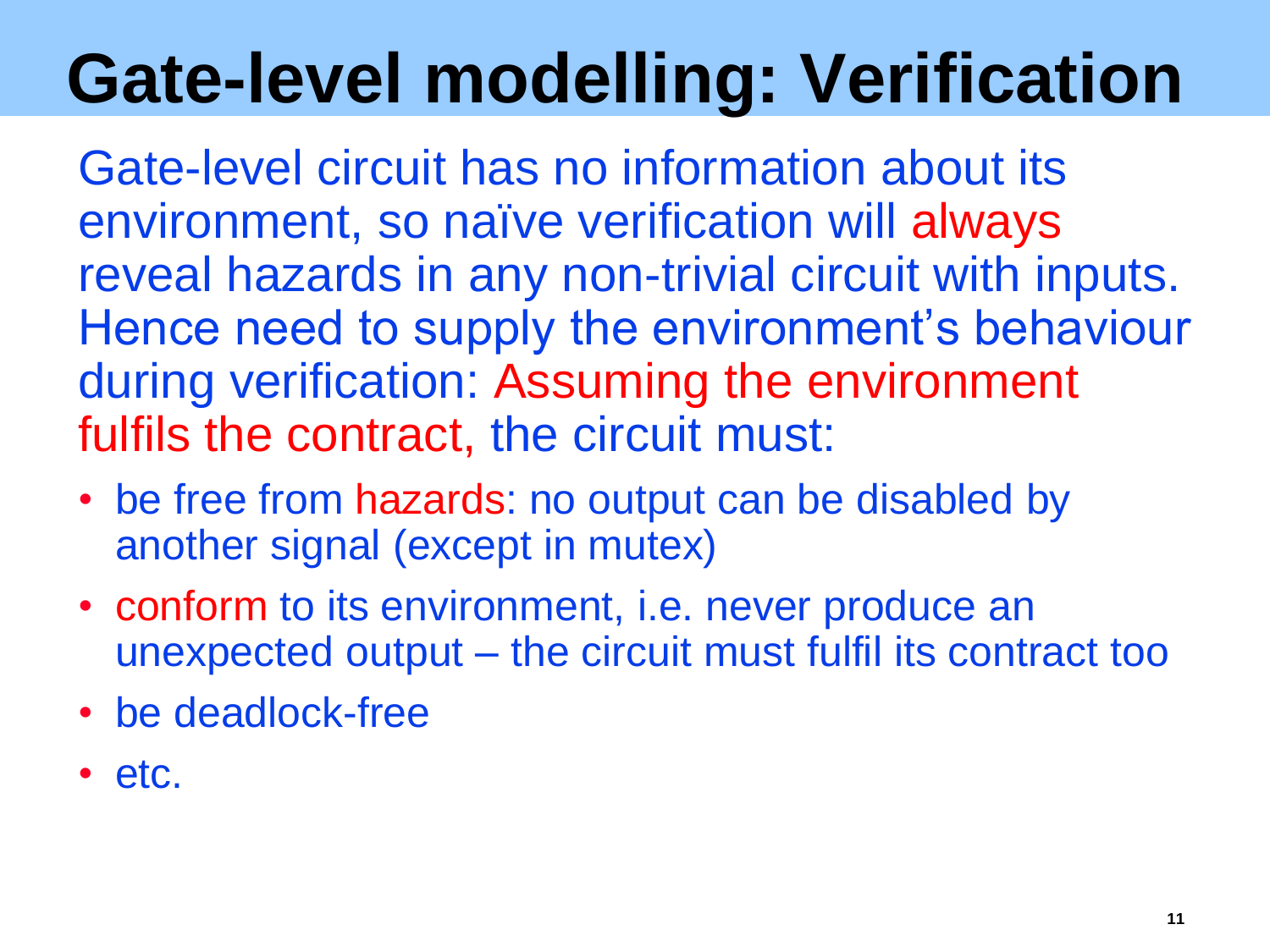## **Gate-level modelling: Verification**

Problem: how to restrict the behaviour of the circuit by the behaviour of the environment to verify the properties?

Idea: use parallel composition! First, convert the circuit into an STG and then compose the latter with the **mirror** (i.e. inputs and outputs are swapped) of the original STG spec:

**|**



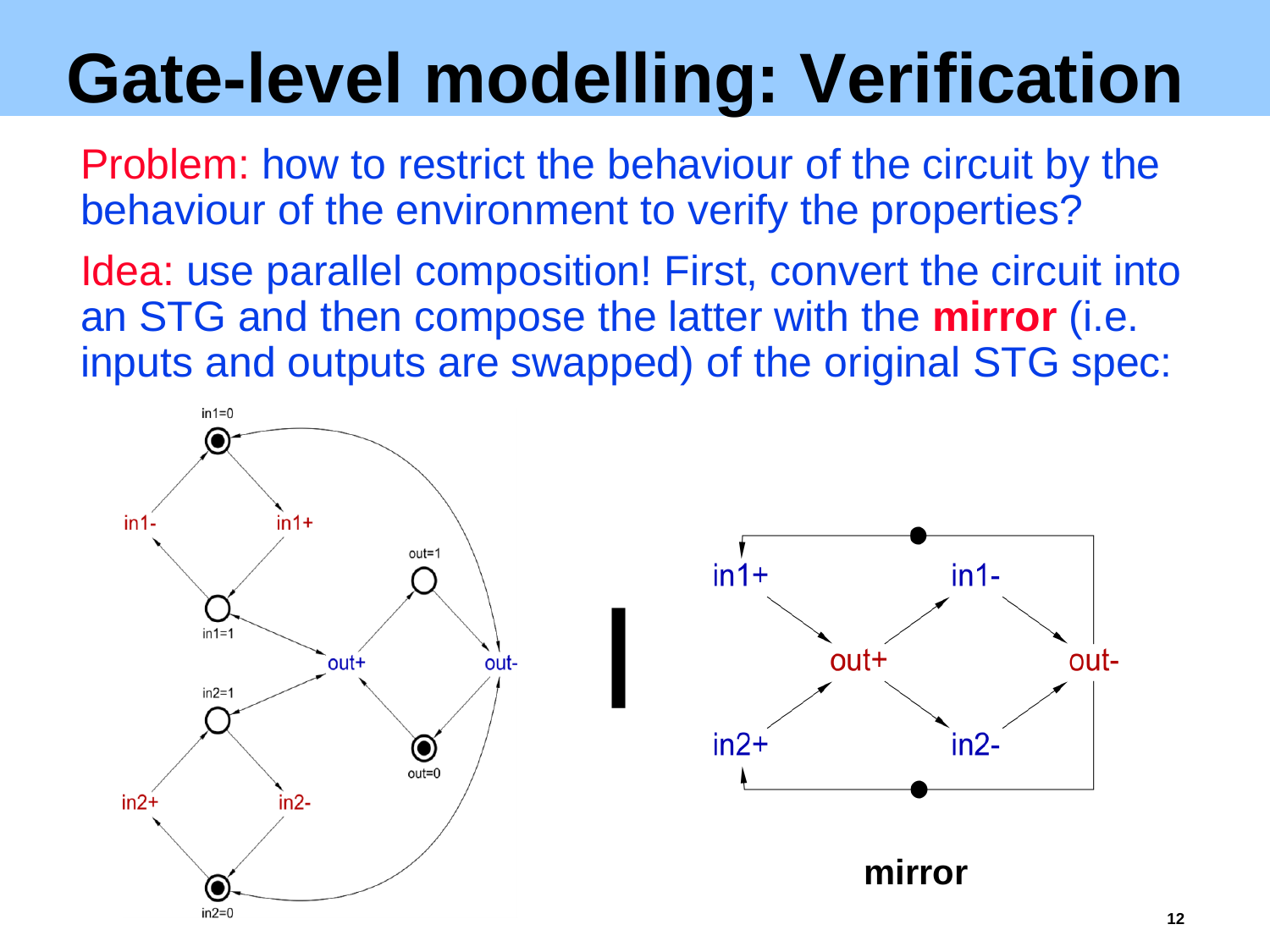## **Parallel composition**

- **Idea: Fuse transitions from different STGs that have the same label (if STGs have several transitions with the same label, fuse each such transition in STG<sup>1</sup> with each such transition in STG<sup>2</sup> )**
- **Example:**

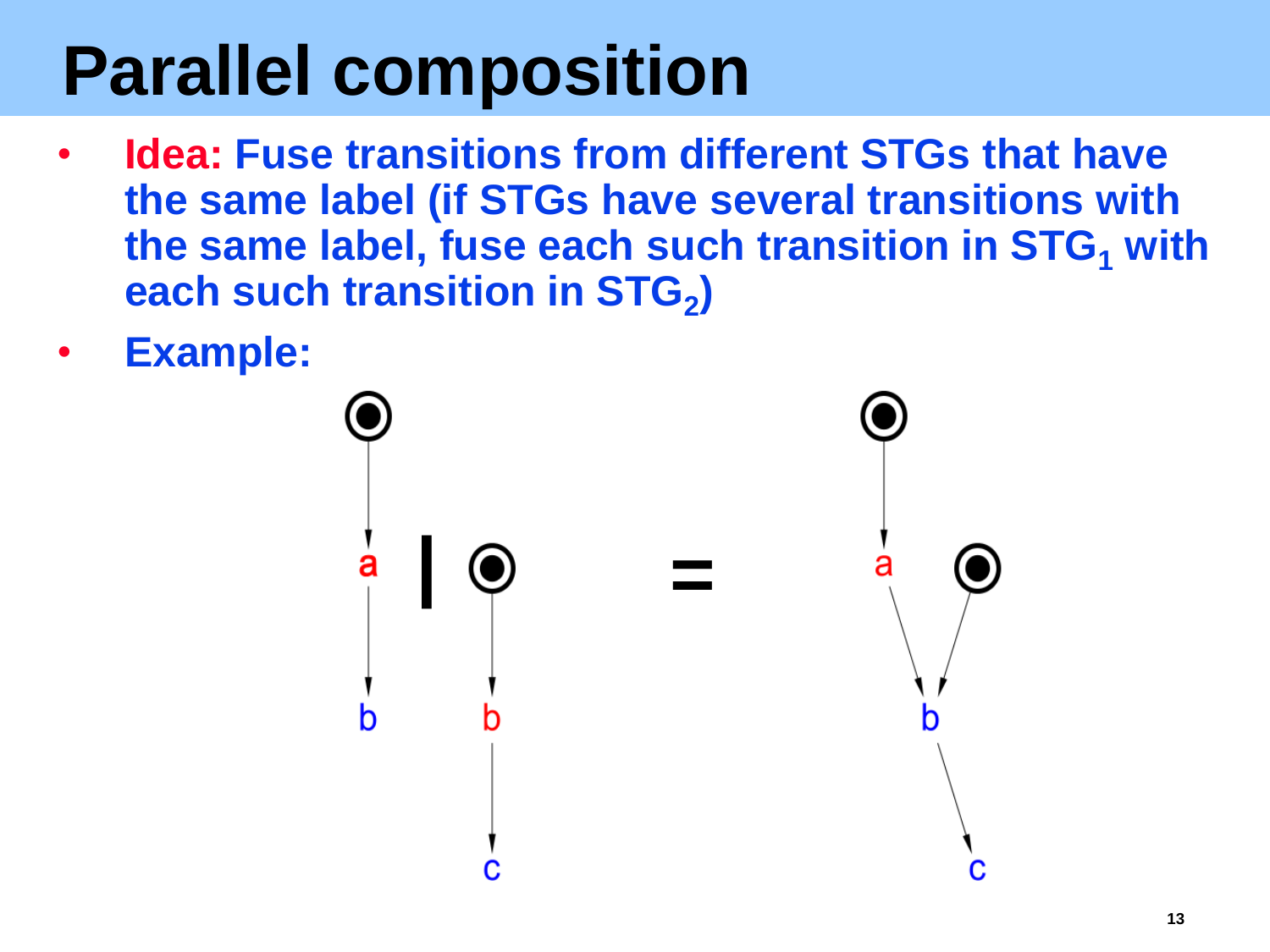## **Example: C-element**

Can a C-element be implemented by the following circuits?

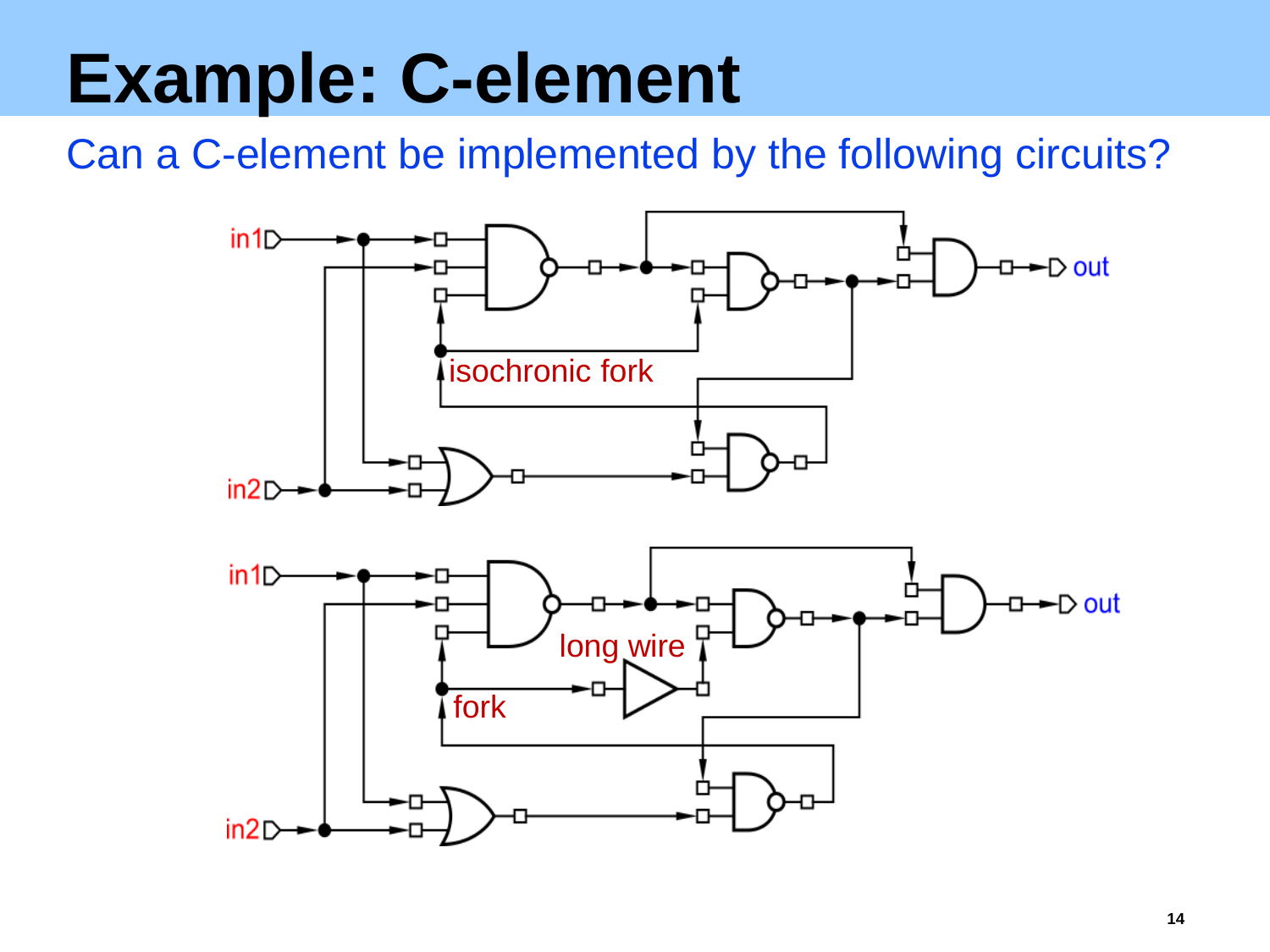### **Under the Bonnet of Workcraft**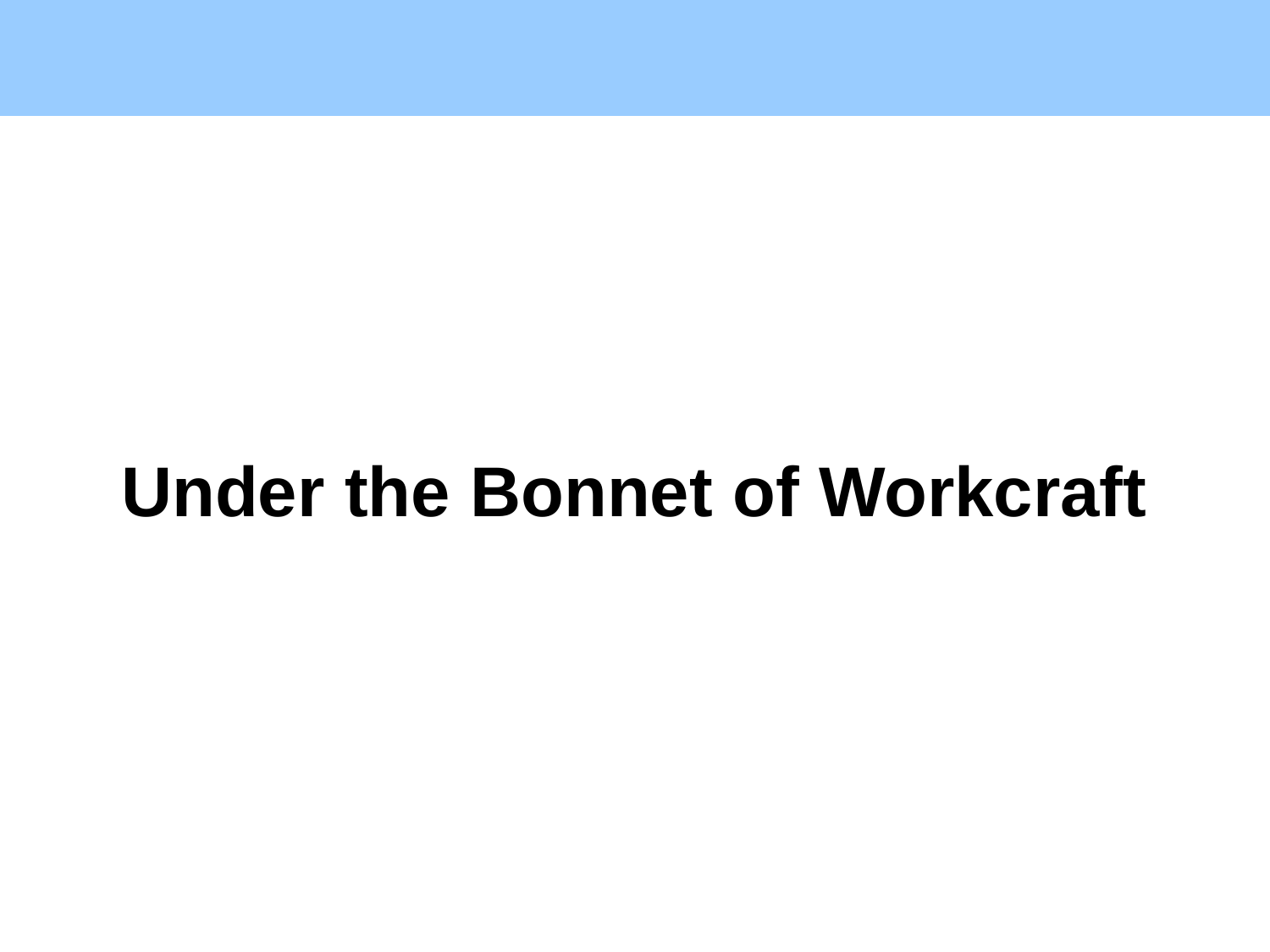## **PUNF – parallel unfolder**

- **Tool for building Petri net unfoldings**
- **Utilises multiple processor cores**
- **Unfoldings alleviate the state space explosion problem – the number of reachable states is generally exponential in the size of the specification**
- **Works very well for asynchronous circuits due to high concurrency and small number of choices – an ideal case for unfoldings**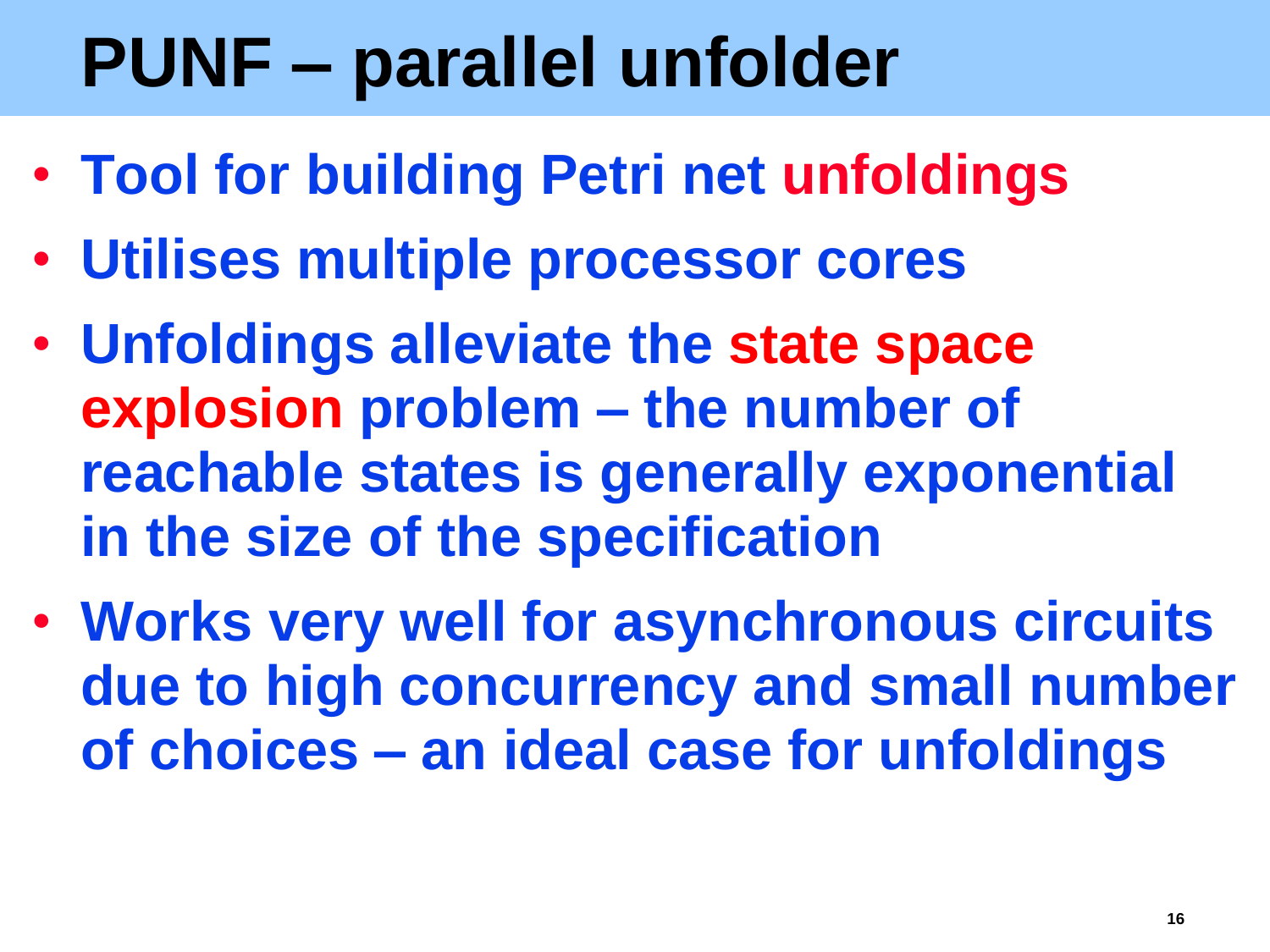## **MPSAT – verification and synthesis**

- **Uses PUNF-generated prefixes as an input – completely avoids state graph**
- **Employs a SAT solver for efficiency**
- **Verifies many relevant properties, like deadlocks, CSC, etc.**
- **Supports REACH – a language to specify custom properties**
- **Synthesis: CSC resolution, deriving complex-gate, gC, stdC implementations, logic decomposition**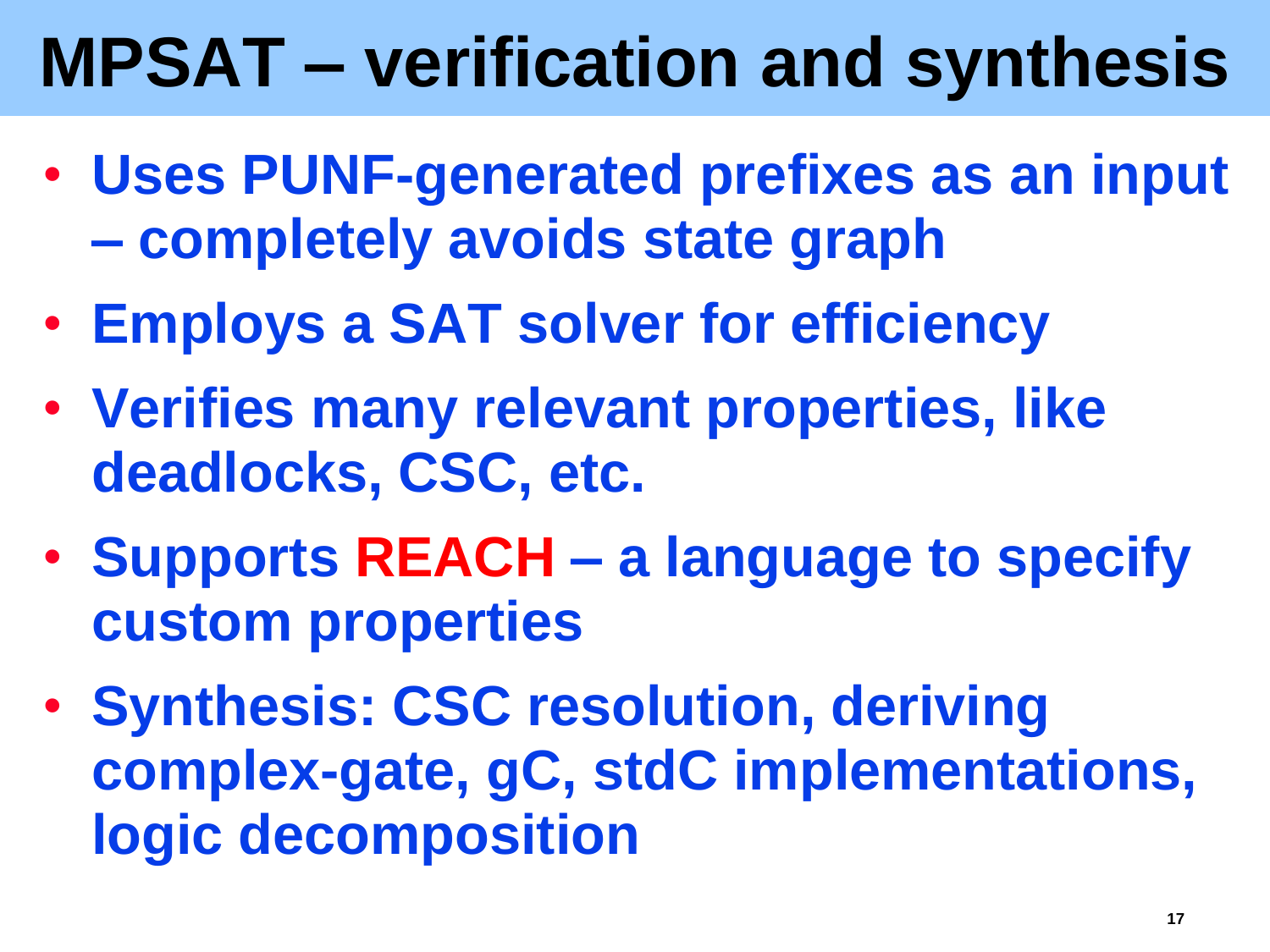## **PCOMP – parallel composition**

- **Composes several STGs, optionally hiding the internal communication, e.g.:**
	- **to compose several modules into one**
	- **to compose a circuit with its environment for verification**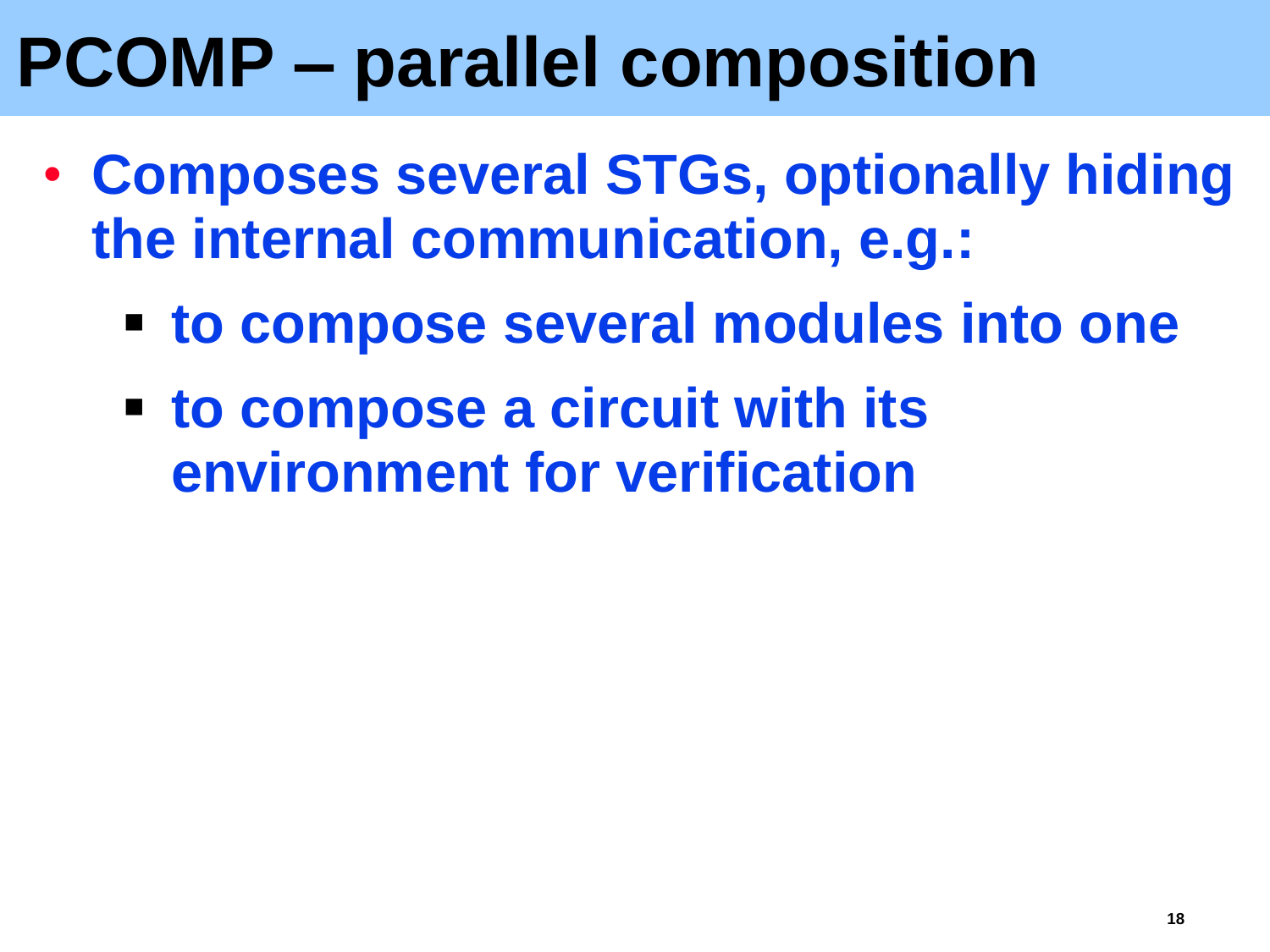#### **CSC Conflict Resolution**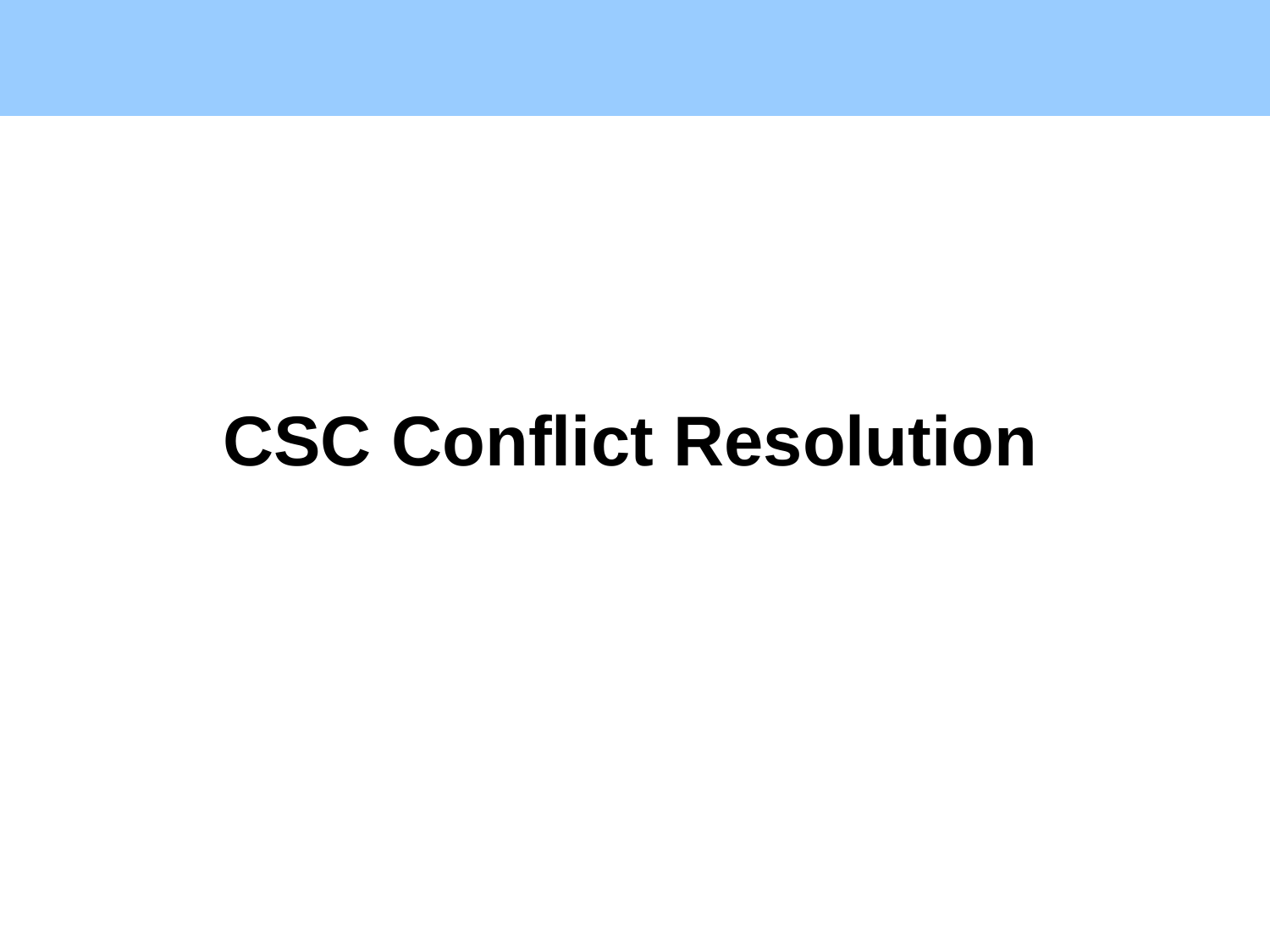#### **Example: VME Bus Controller**

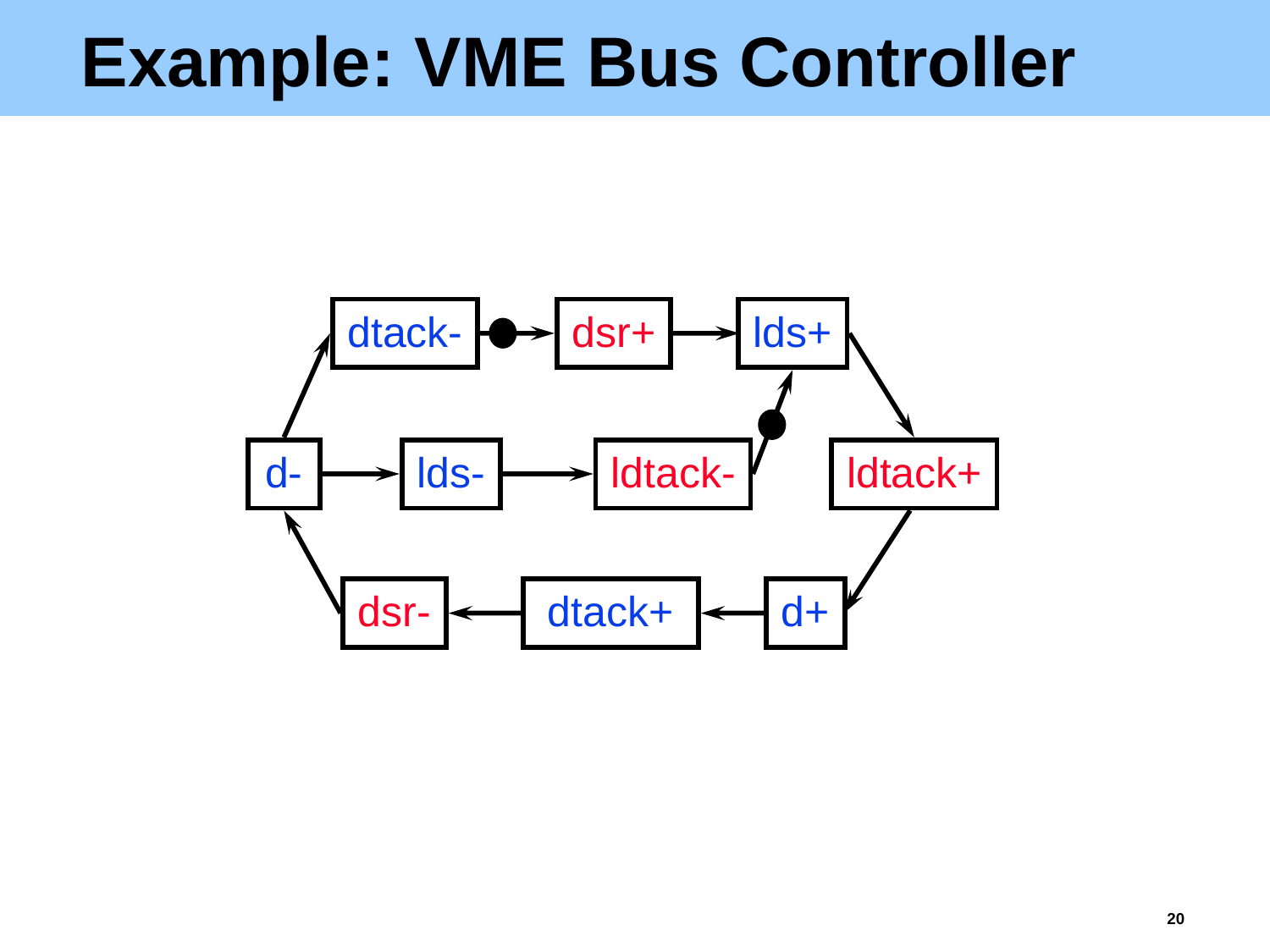#### **Example: CSC conflict**

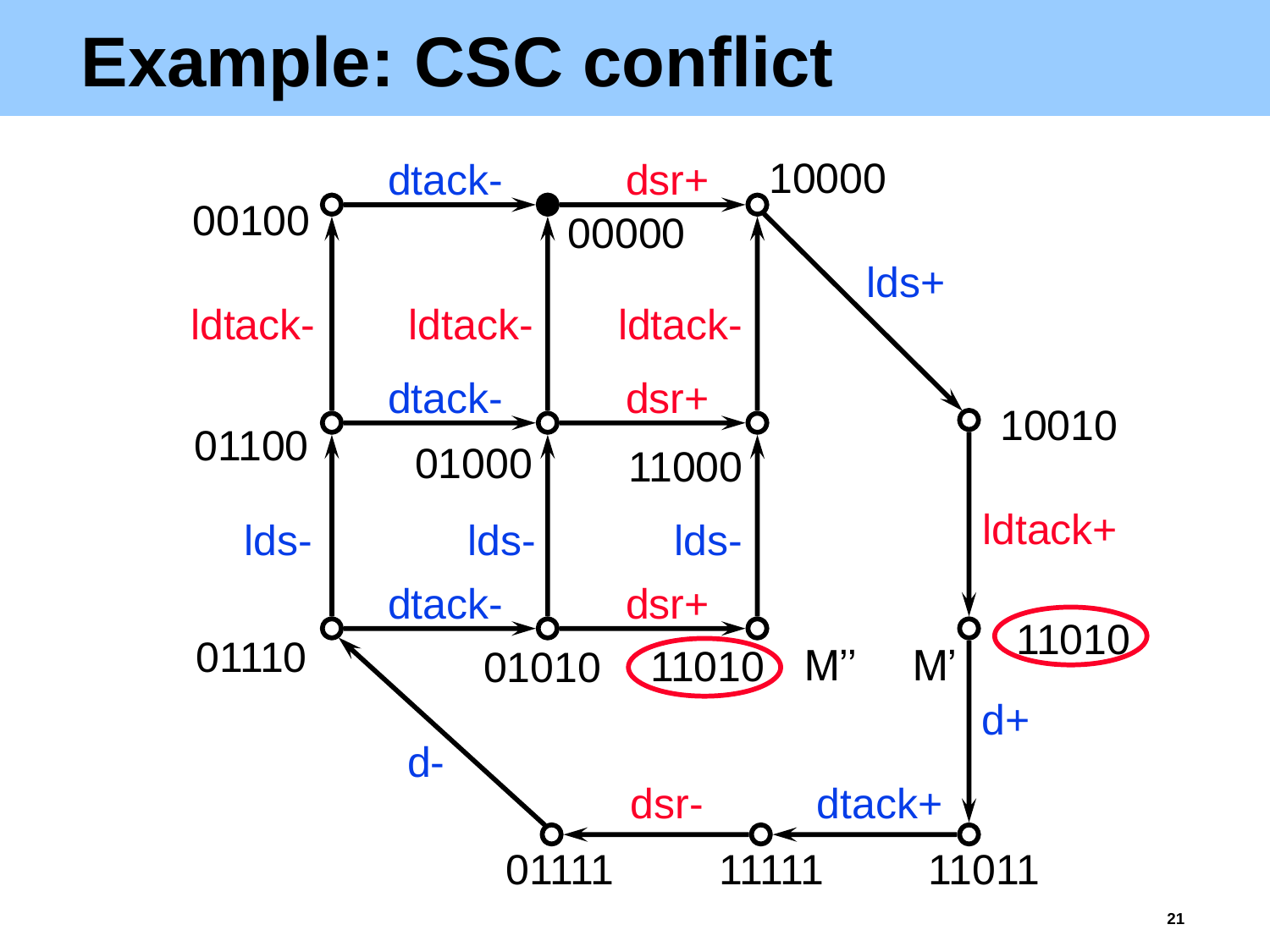

**Idea: Insert csc+ into the core and csc- outside the core to break the balance**

**Note: Cannot delay inputs!**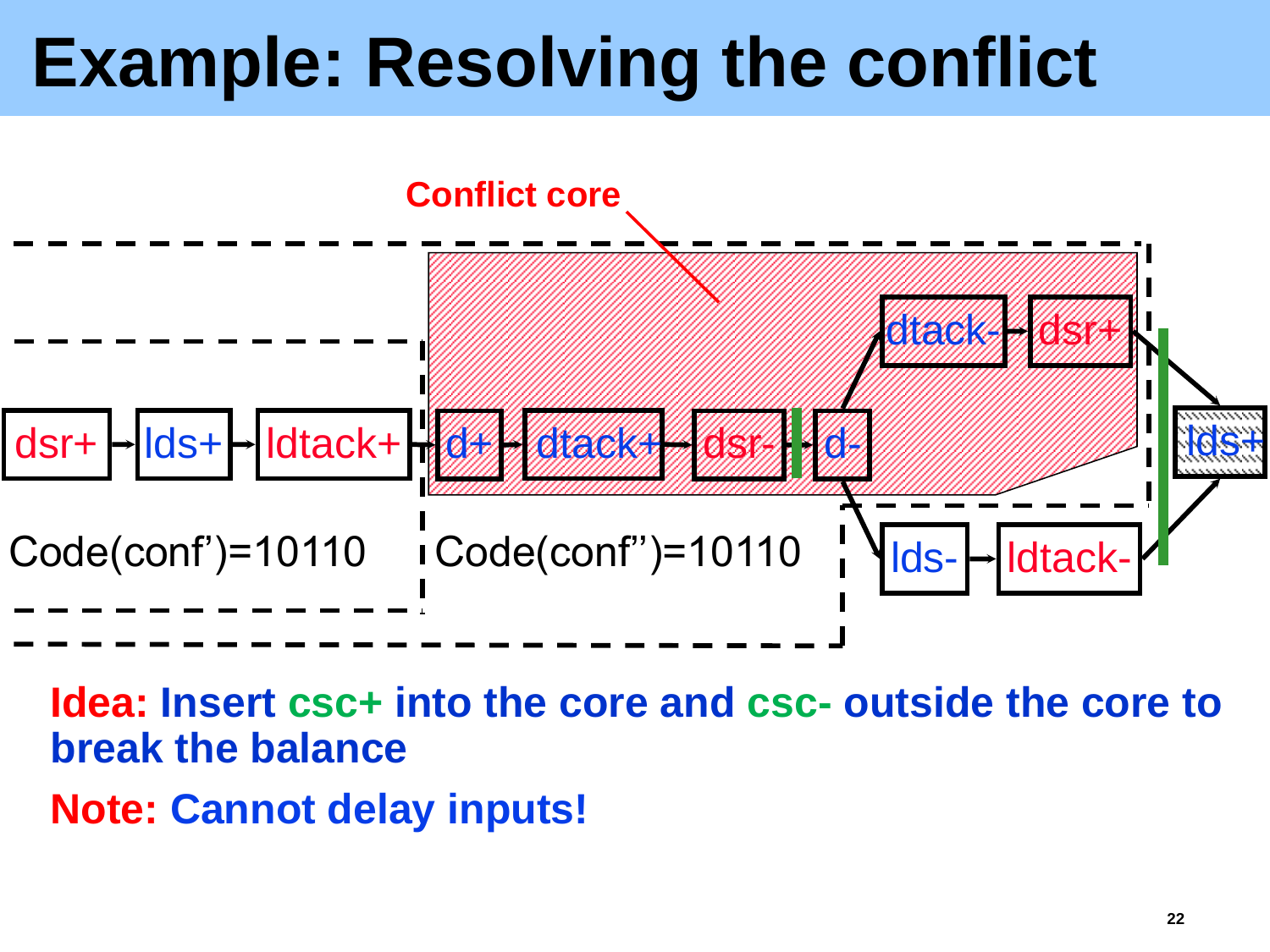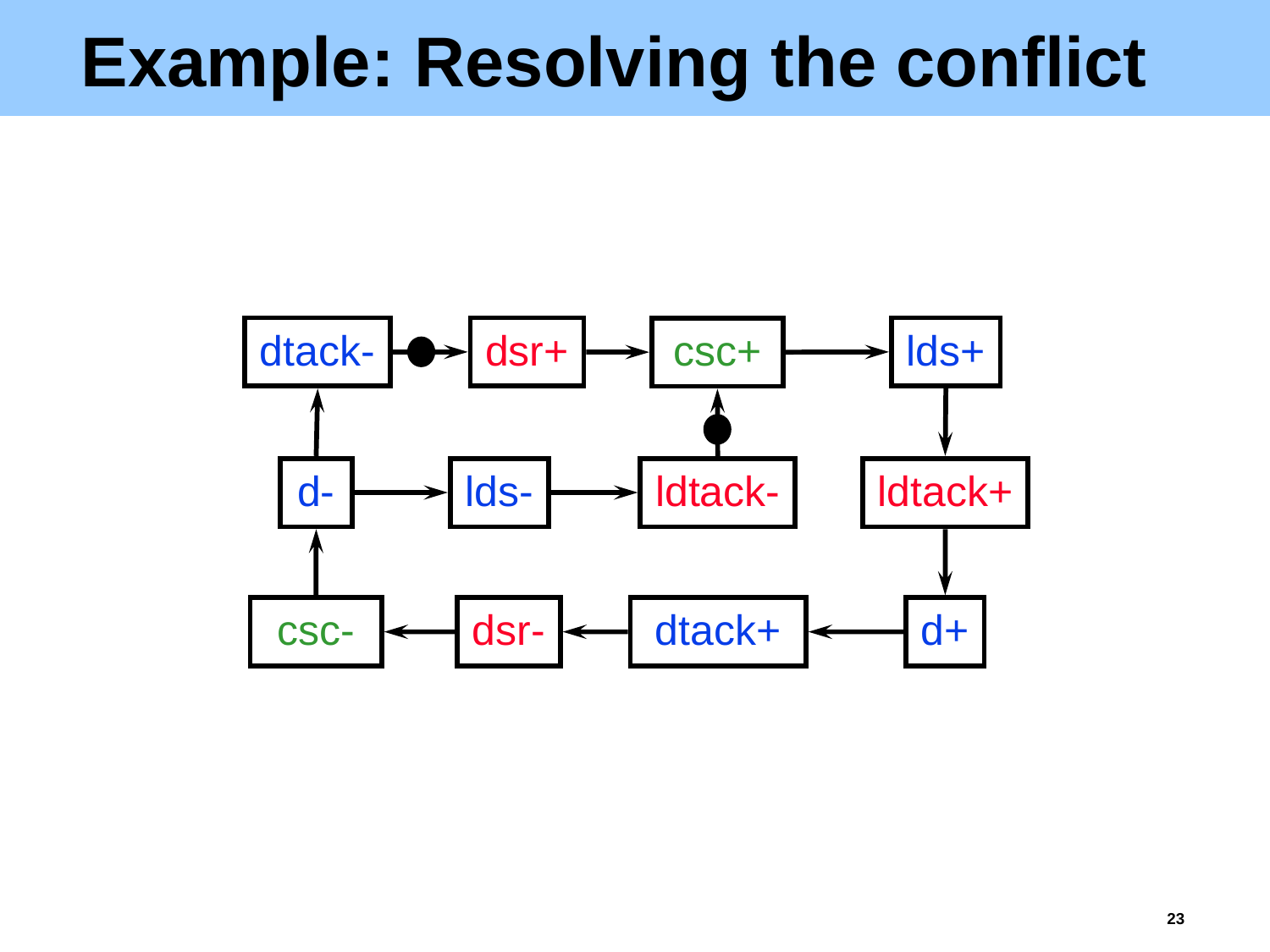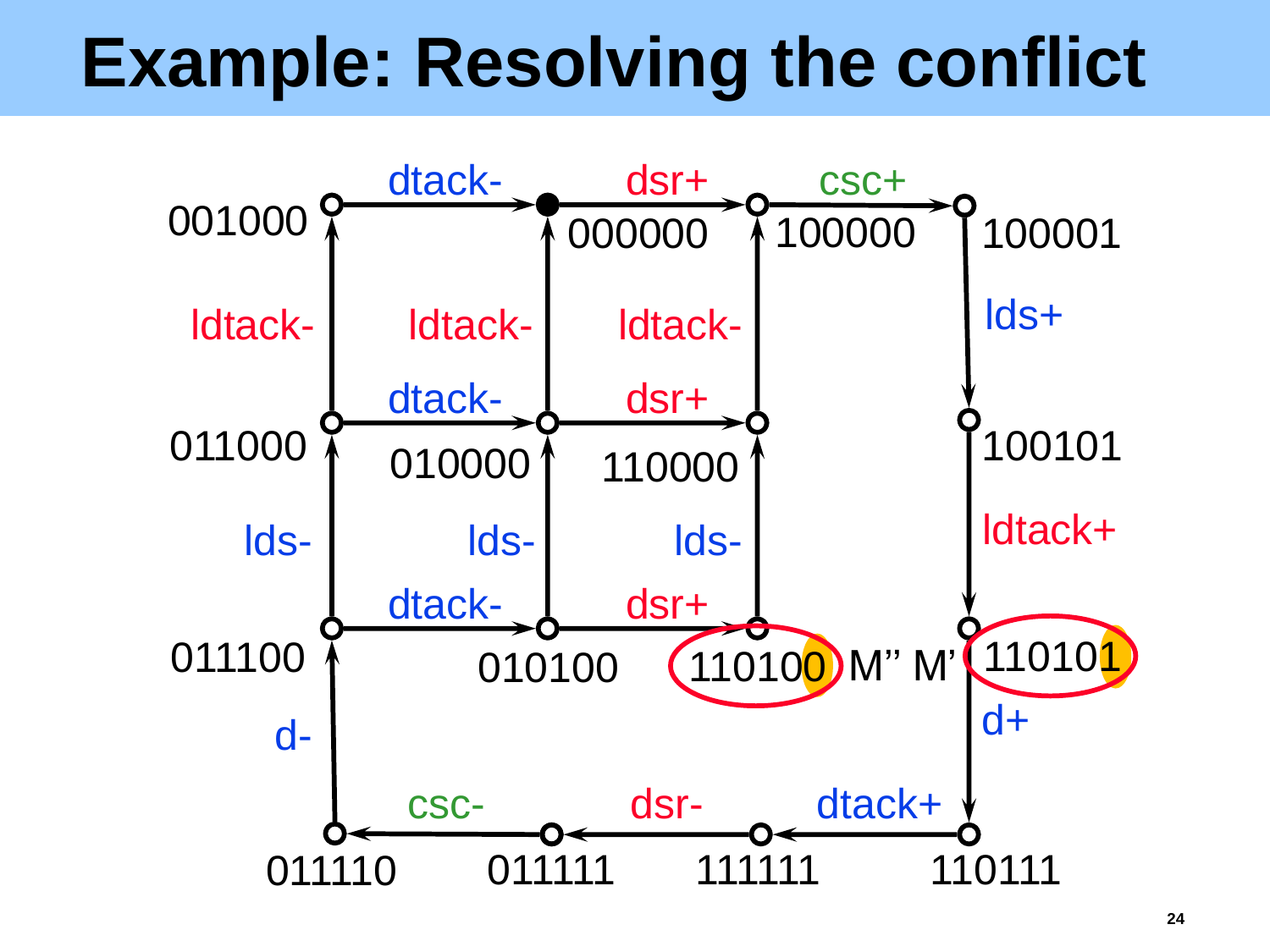# **Core map**

- **Cores often overlap**
- **High-density areas are good candidates for signal insertion**
- **Analogy with topographic maps**

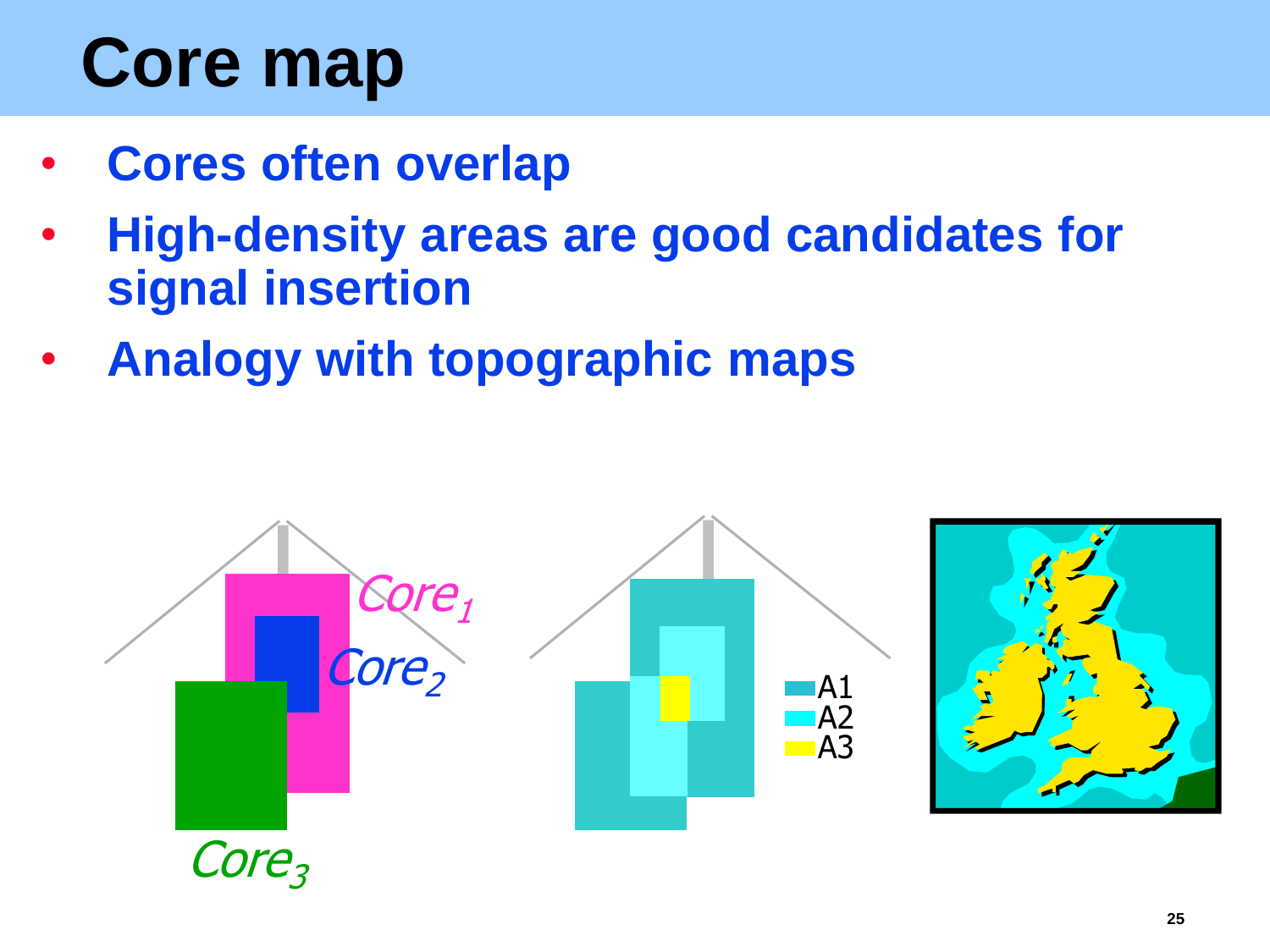#### **Example: core map**

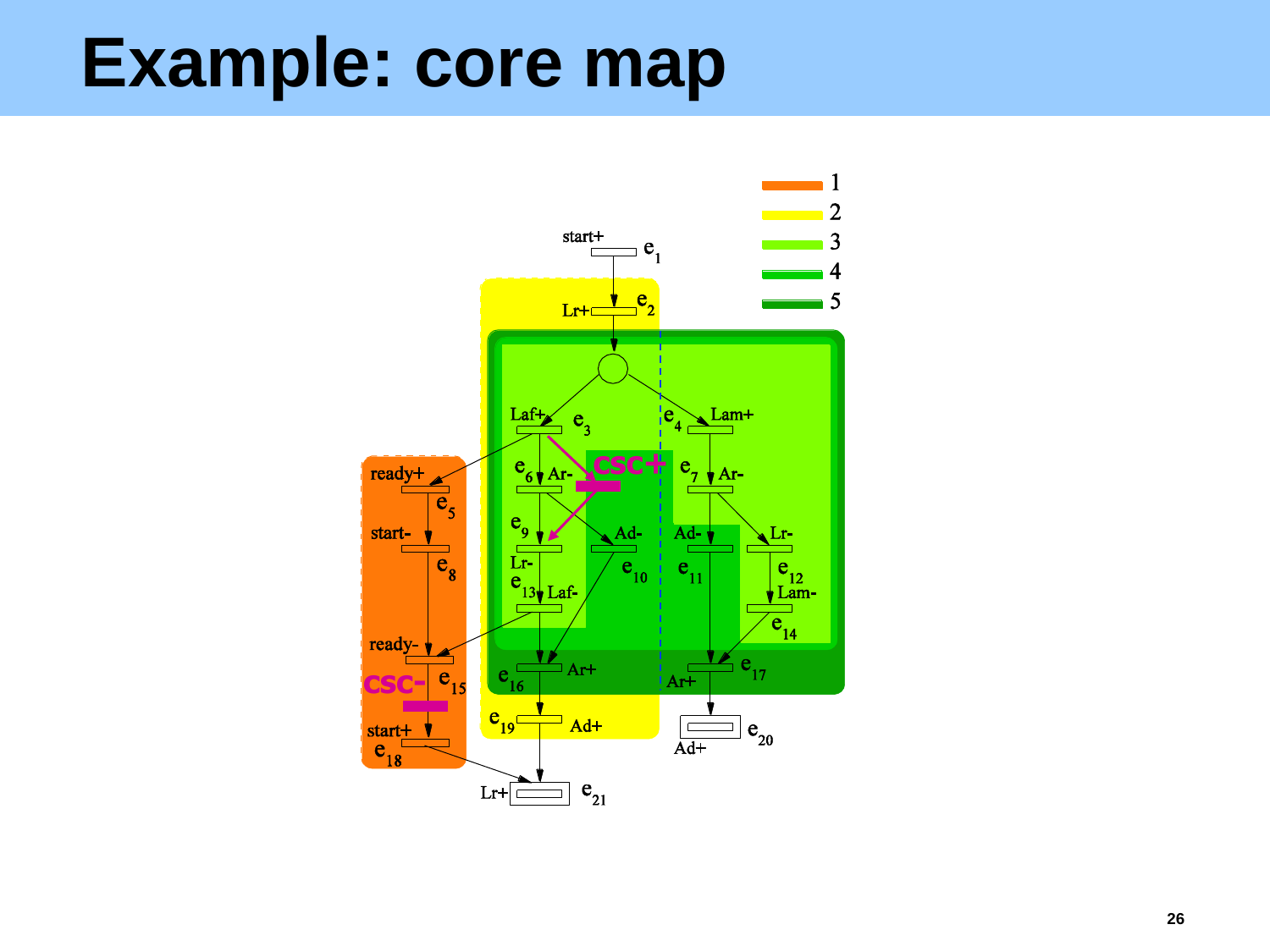## **Concurrency reduction**

**Introduces a new arc in the STG:**  $a \rightarrow b$ **Note: Must not delay inputs, i.e. b cannot be an input! Note: Changes the behaviour, impacts the environment! Heuristic: Try not to introduce new triggers of b, e.g. if there is an arc**  $a + \rightarrow b +$  **then**  $a - \rightarrow b -$  **is preferred Used for resolving CSC conflicts and circuit simplification 'Drag' some events into the core to break the balance:**

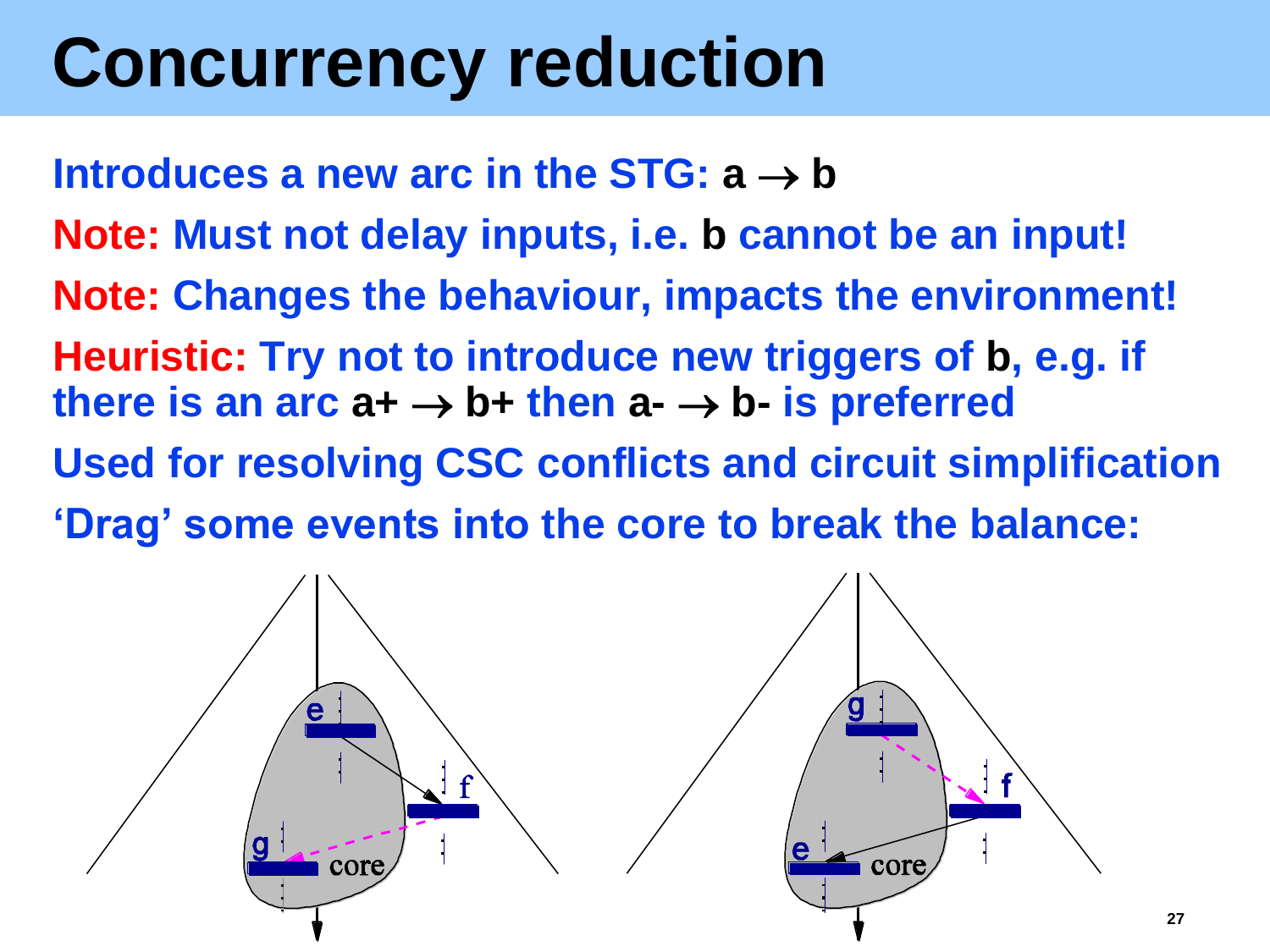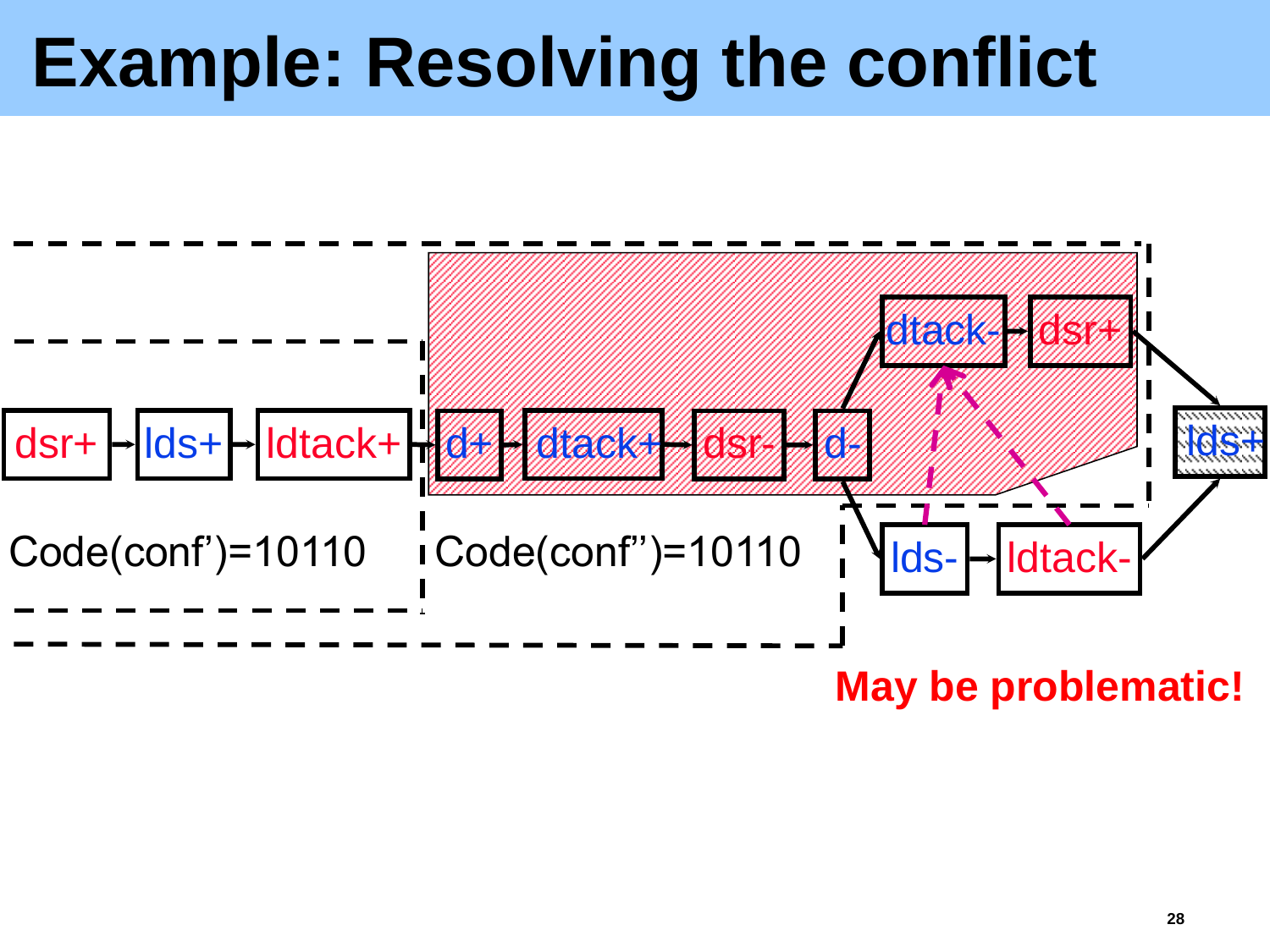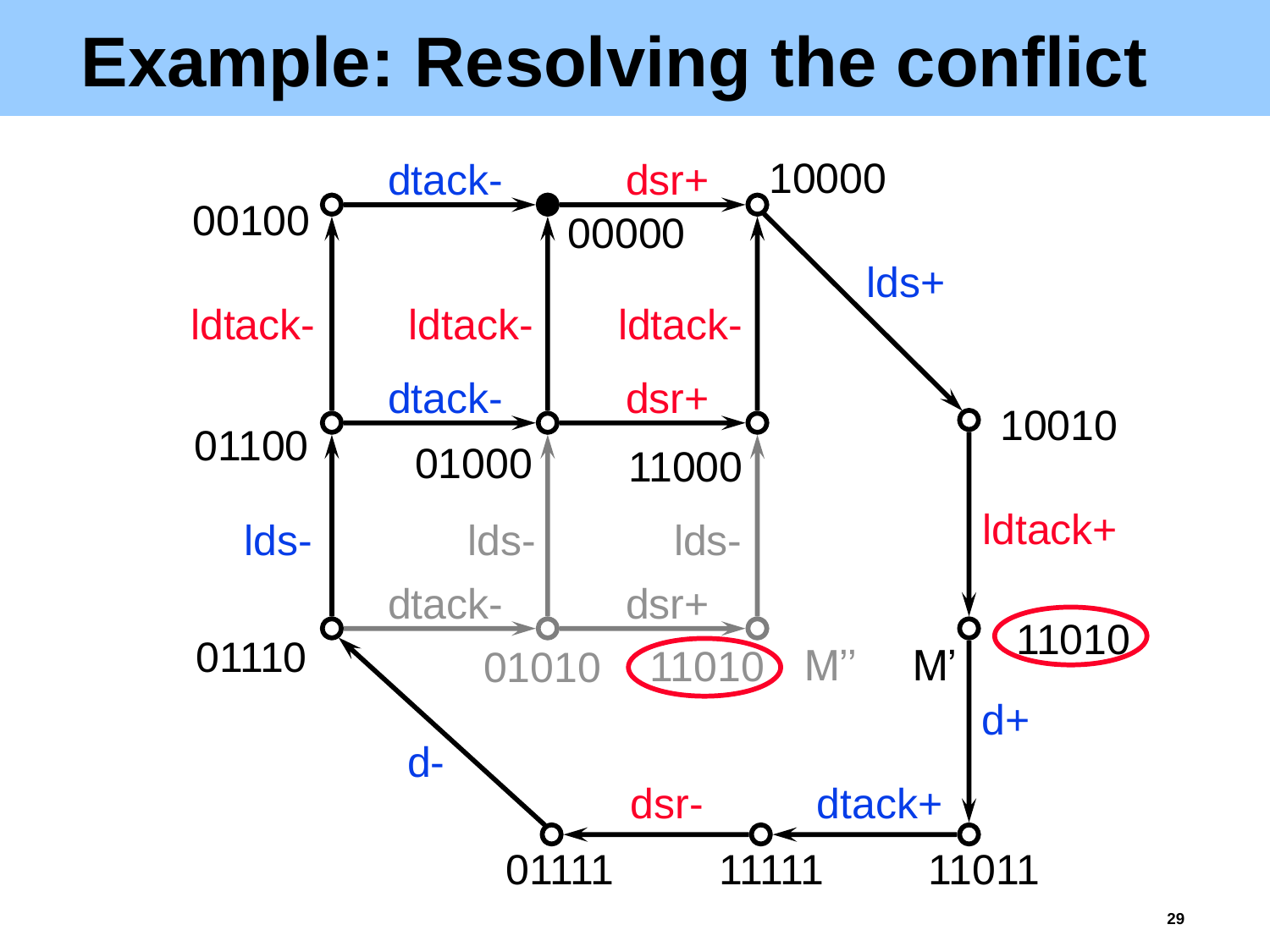## **Relative timing assumptions**

- **"This event will happen faster than that one"**
- **Break speed-independence, and generally problematic**
- **Similar to concurrency reductions, but the introduced arcs are special, in particular they don't trigger signals**
- **Can "delay" inputs**

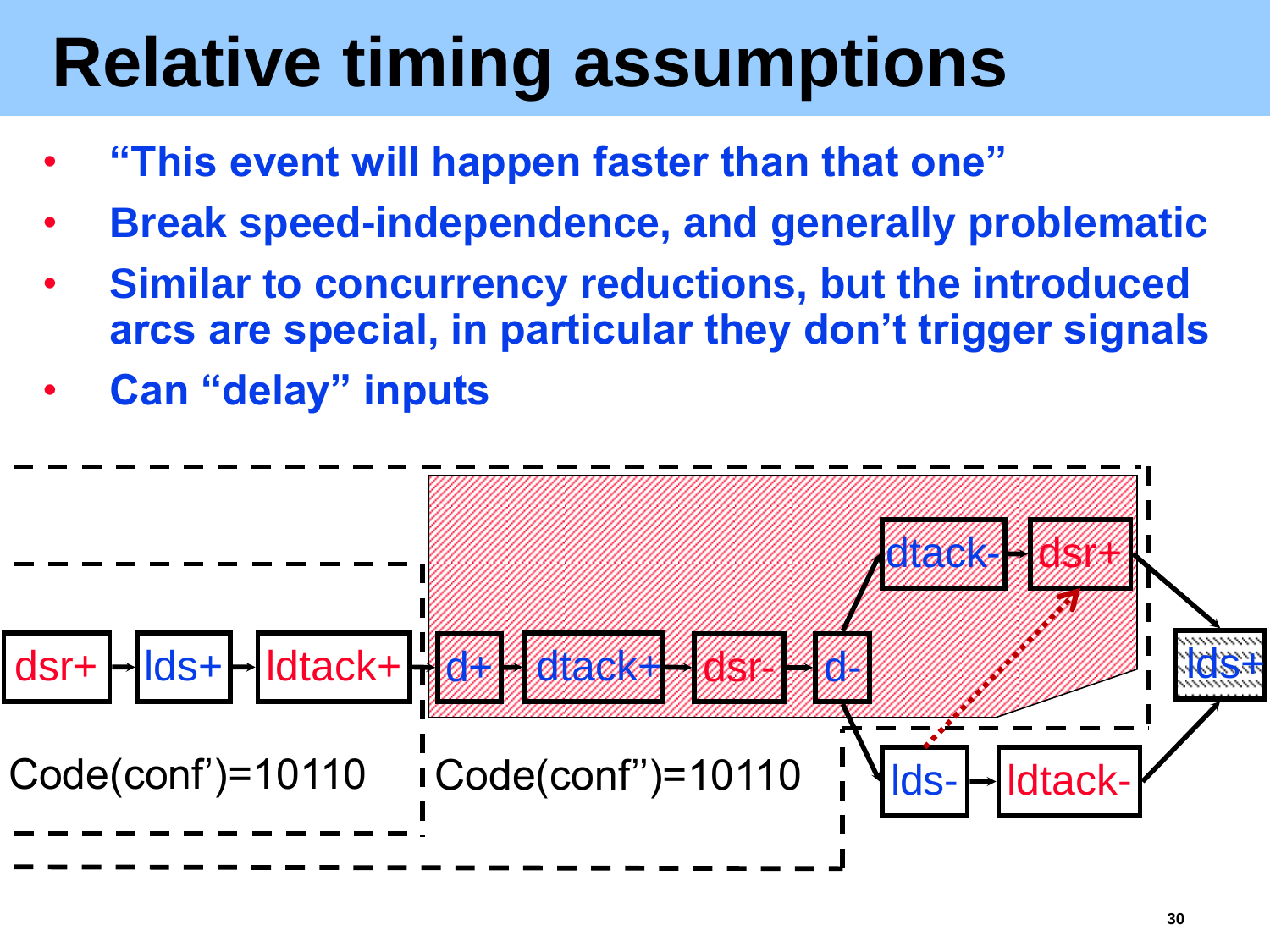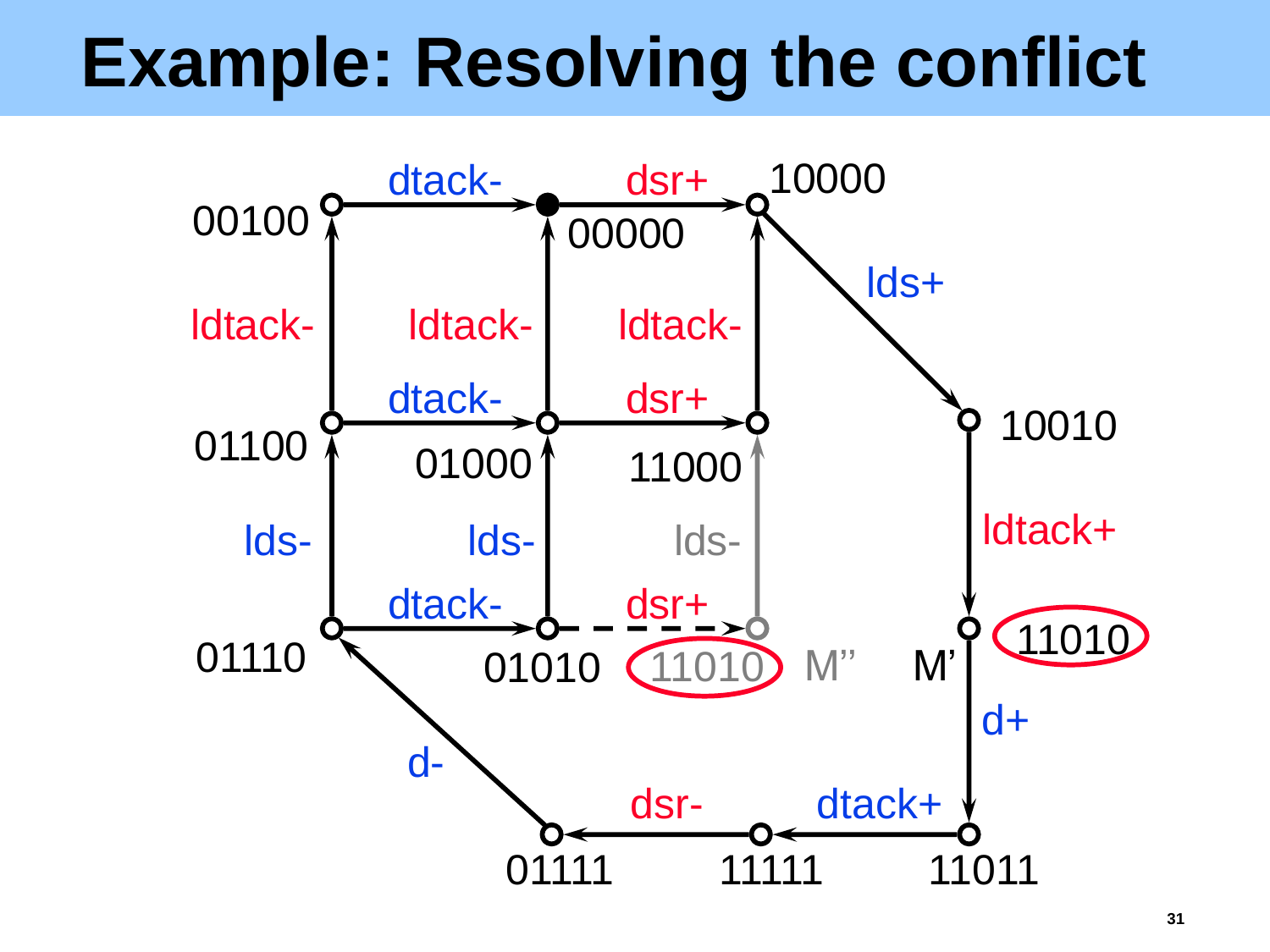## **Comparison of the methods**

- **Signal insertions – paracetamol**
	- **behaviour is preserved**
	- **inserted signals have to be implemented**
- **Concurrency reductions – antibiotic**
	- © no new signals
	- **© reduced state graph and so more don't-cares in minimisation tables**
	- **c**  $\odot$  change the behaviour: need to be careful if input  $\rightarrow$  output (even **indirectly) – this puts a new assumption on the environment!**
	- **can introduce deadlocks: Circuit:**  $a \rightarrow b$  **& Environment:**  $b \rightarrow a$
- **Timing assumptions – surgery**
	- © no new signals
	- **© reduced state graph and so more don't-cares in minimisation tables**
	- **break speed-independence**
	- $\otimes$  **require deep understanding of theory and the circuit's behaviour**
	- **introduce layout constraints, and need extensive validation**
	- **fragile due to variability (manufacturing, temperature, voltage, etc.)**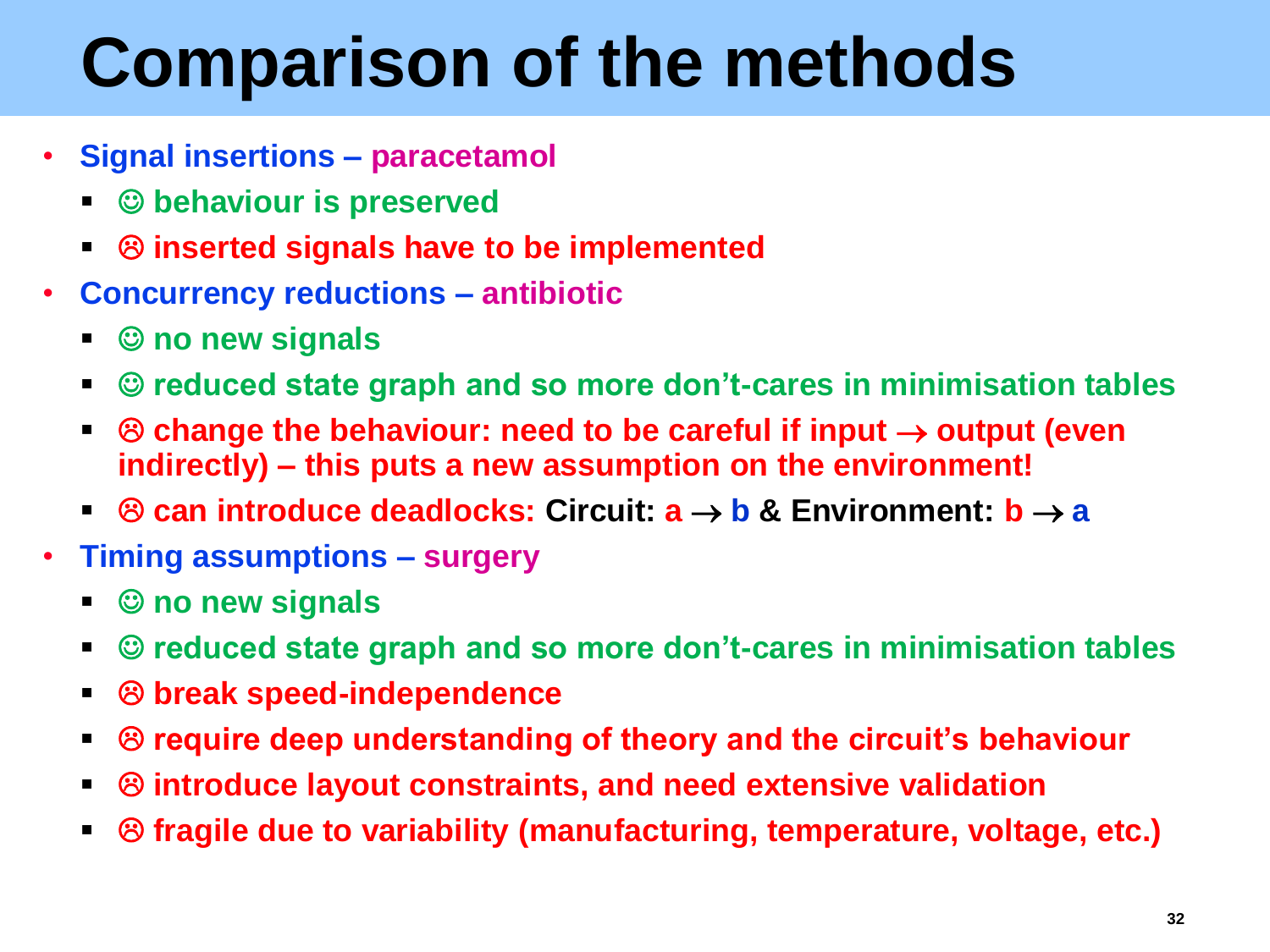**Logic Synthesis and Implementation Styles in Asynchronous Circuits Design**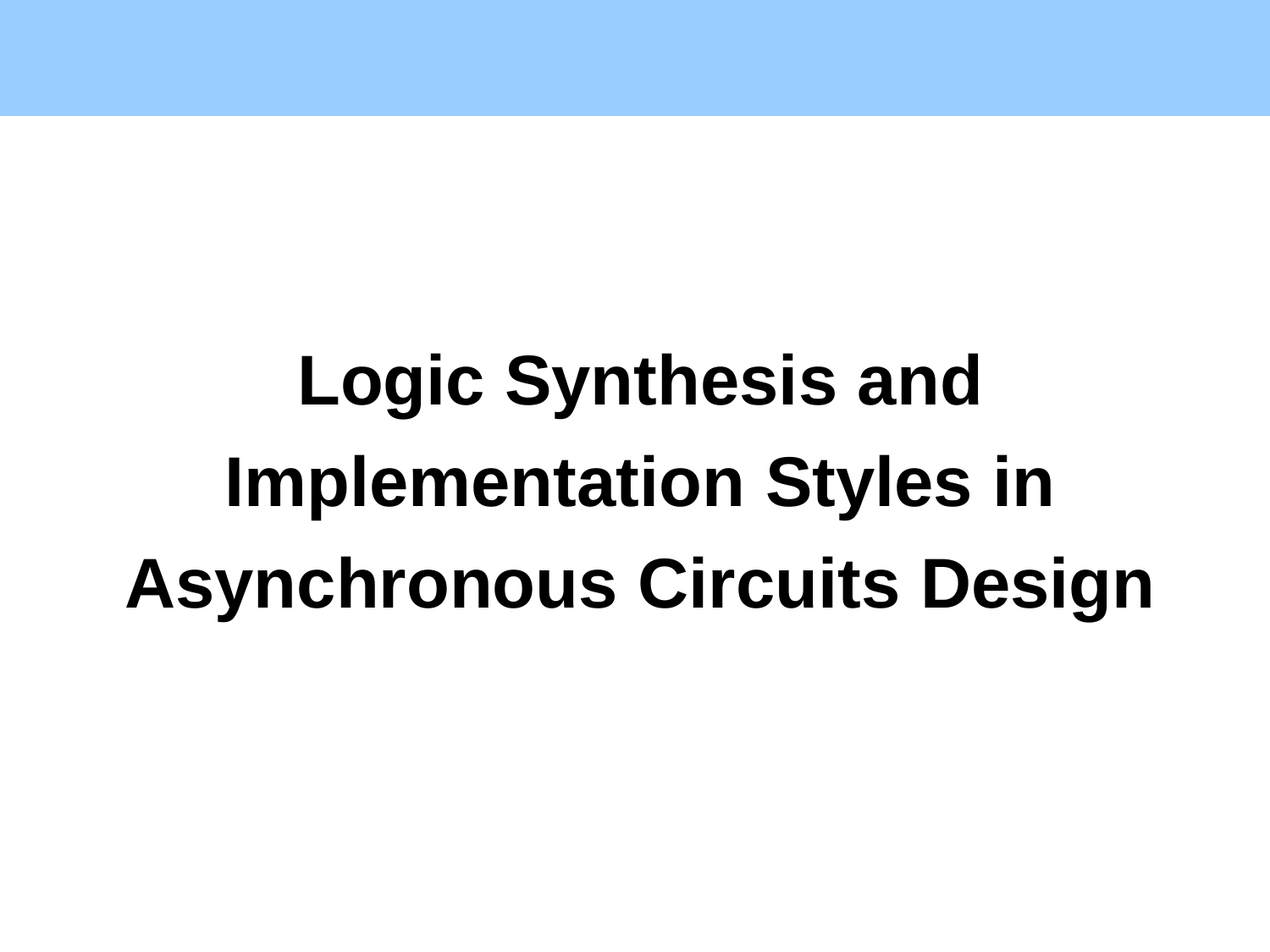## **Speed-independence assumptions**

• **Gates/latches are** *atomic* **(so no internal hazards)**



- **Gate delays are positive and finite, but variable and unbounded**
- **Wire delays are negligible (SI)**
- **Alternatively, [some] wire forks are isochronic (QDI), i.e. wire delays can be added to gate delays**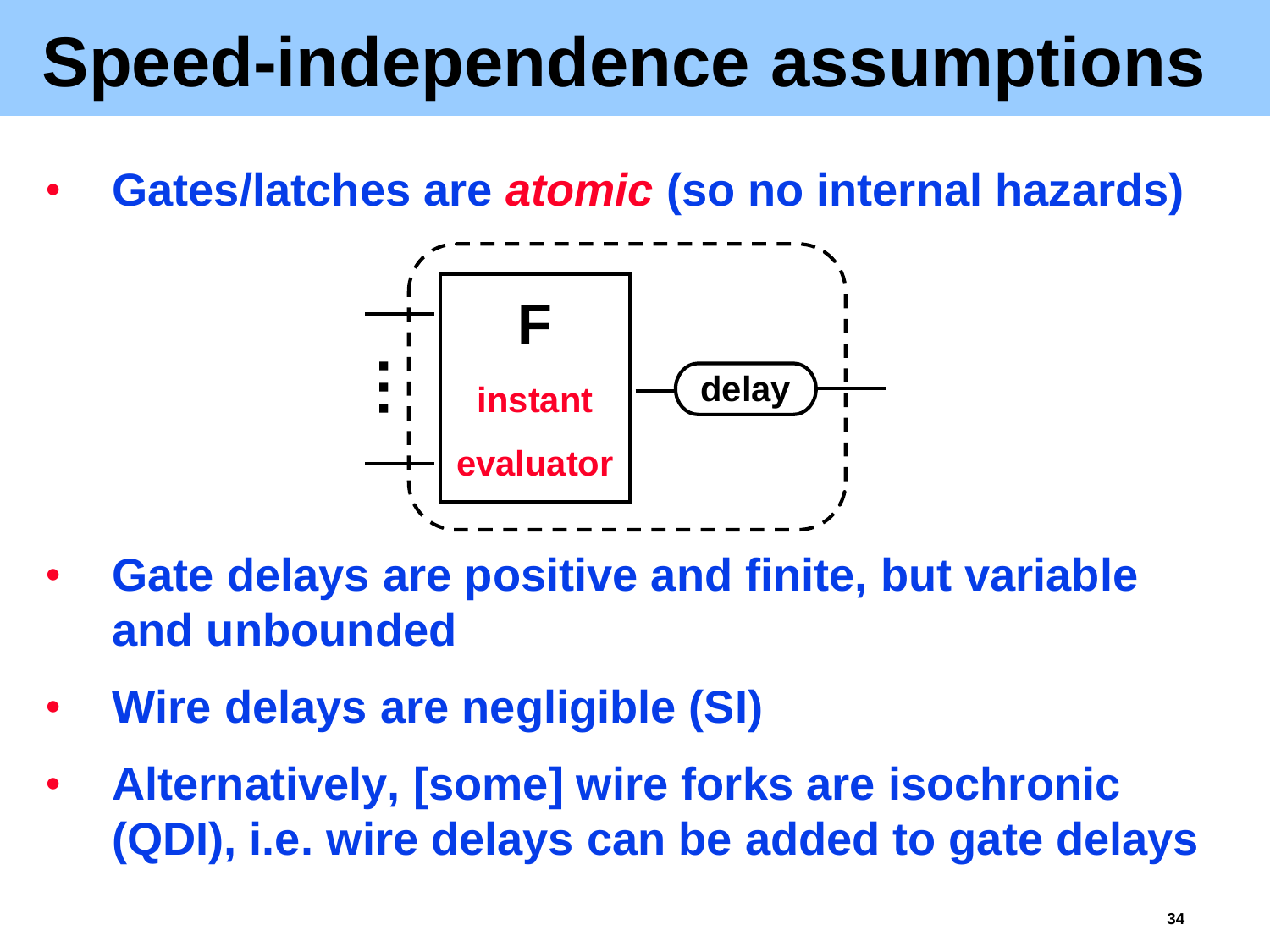#### **SI decomposition**

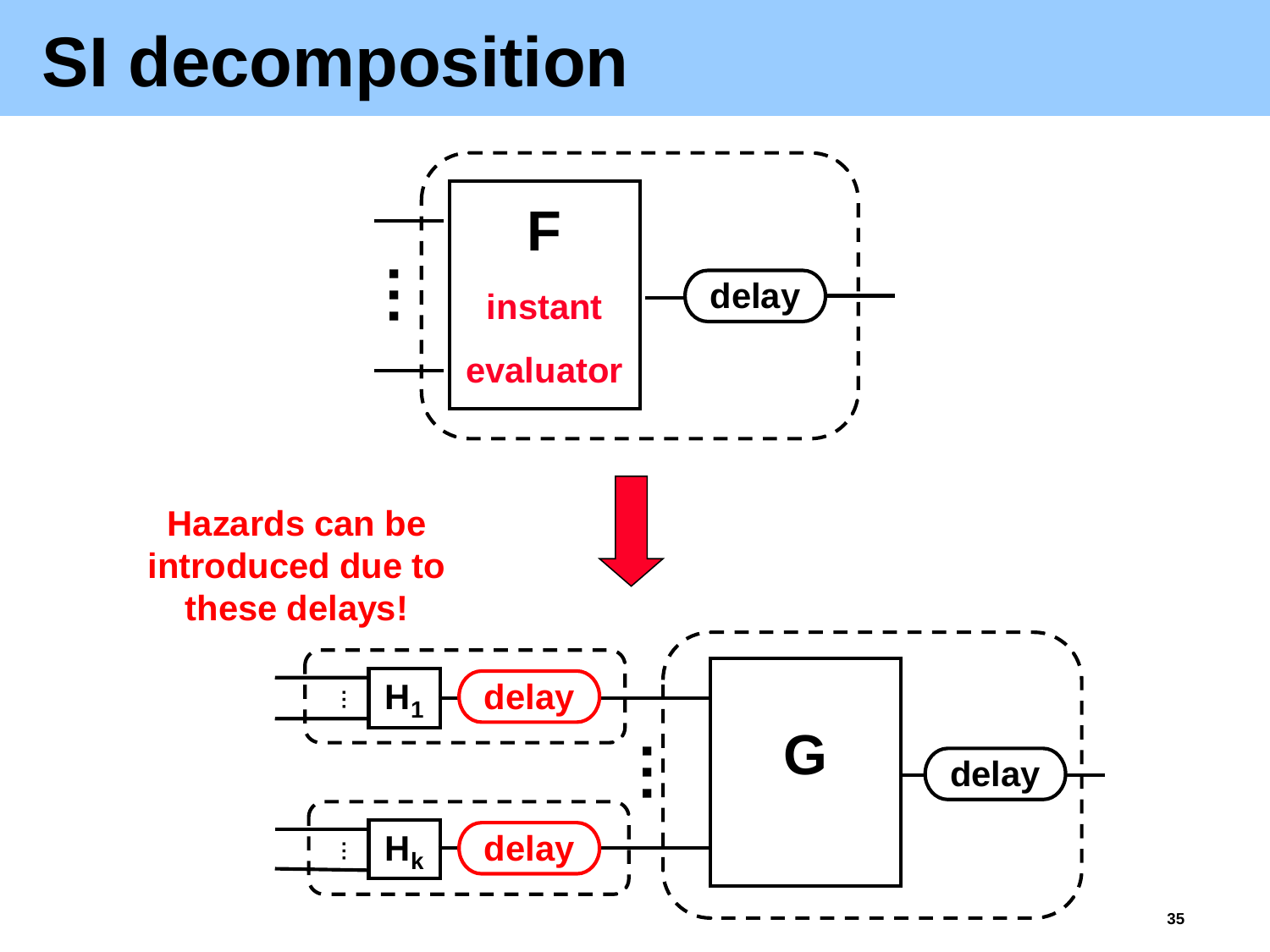#### **Gates & latches**

- **Good citizens: unate gates/latches, e.g. BUFFER, AND, OR, NAND, NOR, AND-OR, OR-AND, Celement, SR-latch, RS-latch**
	- **Output inverters ('bubbles') can be used liberally, e.g. NAND, NOR, as the invertor's delay can be added to the gate's delay**
	- **Input inverters are suspect as they introduce delays, but in practice are ok if the wire between the inverter and the gate is short**
- **Suspects: binate gates, e.g. XOR, NXOR, MUX, Dlatch – may have internal hazards, but may still be useful**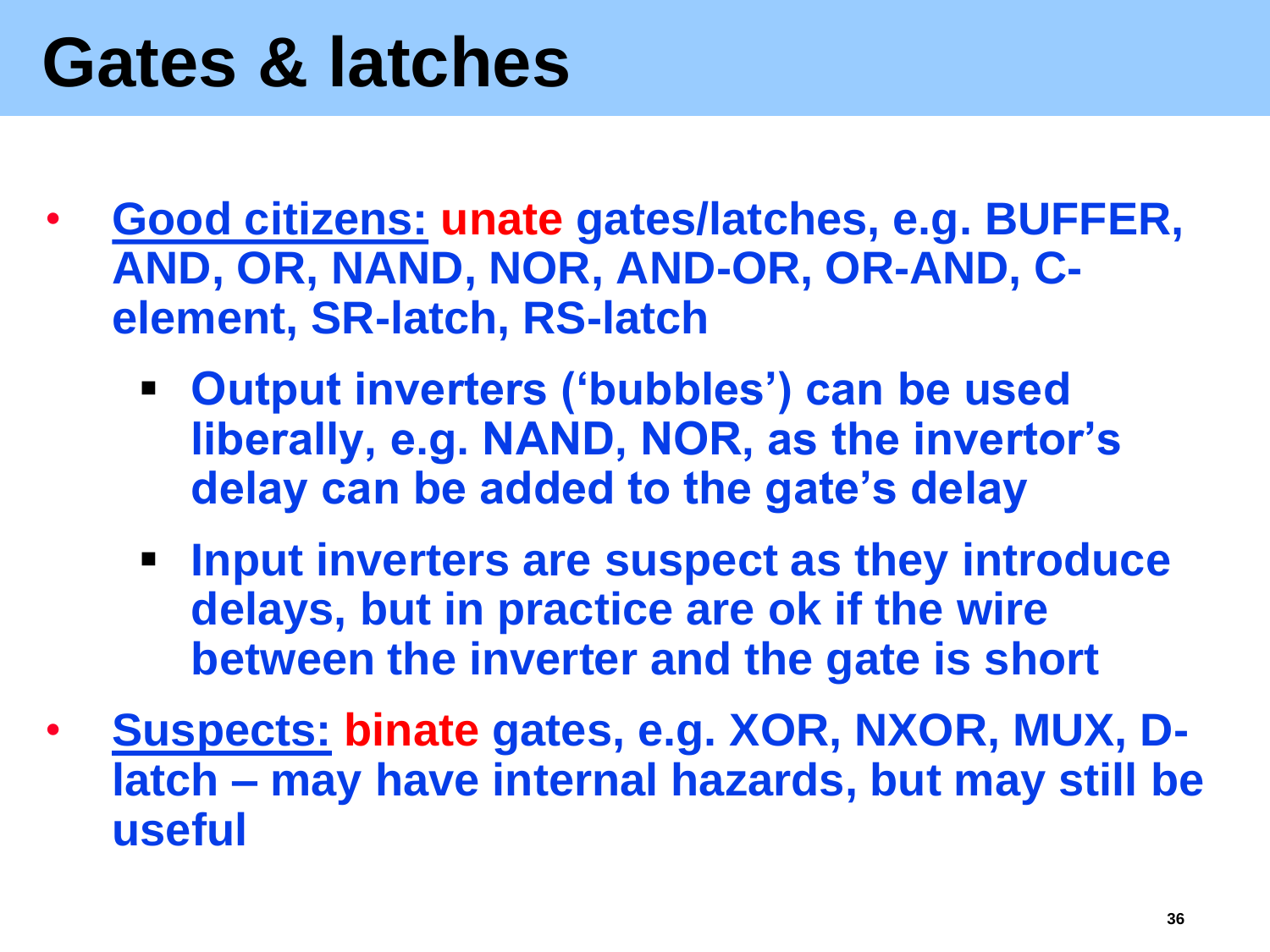# **Logic synthesis**

- **Encoding (CSC) conflicts must be resolved first**
- **Several kinds of implementation can then be derived automatically:**
	- **complex-gate (CG)**
	- **generalised C-element (gC)**
	- **standard-C implementation (stdC)**
- **Can mix implementation styles on per-signal basis**
- **Logic decomposition may still be required if the gates are too complex**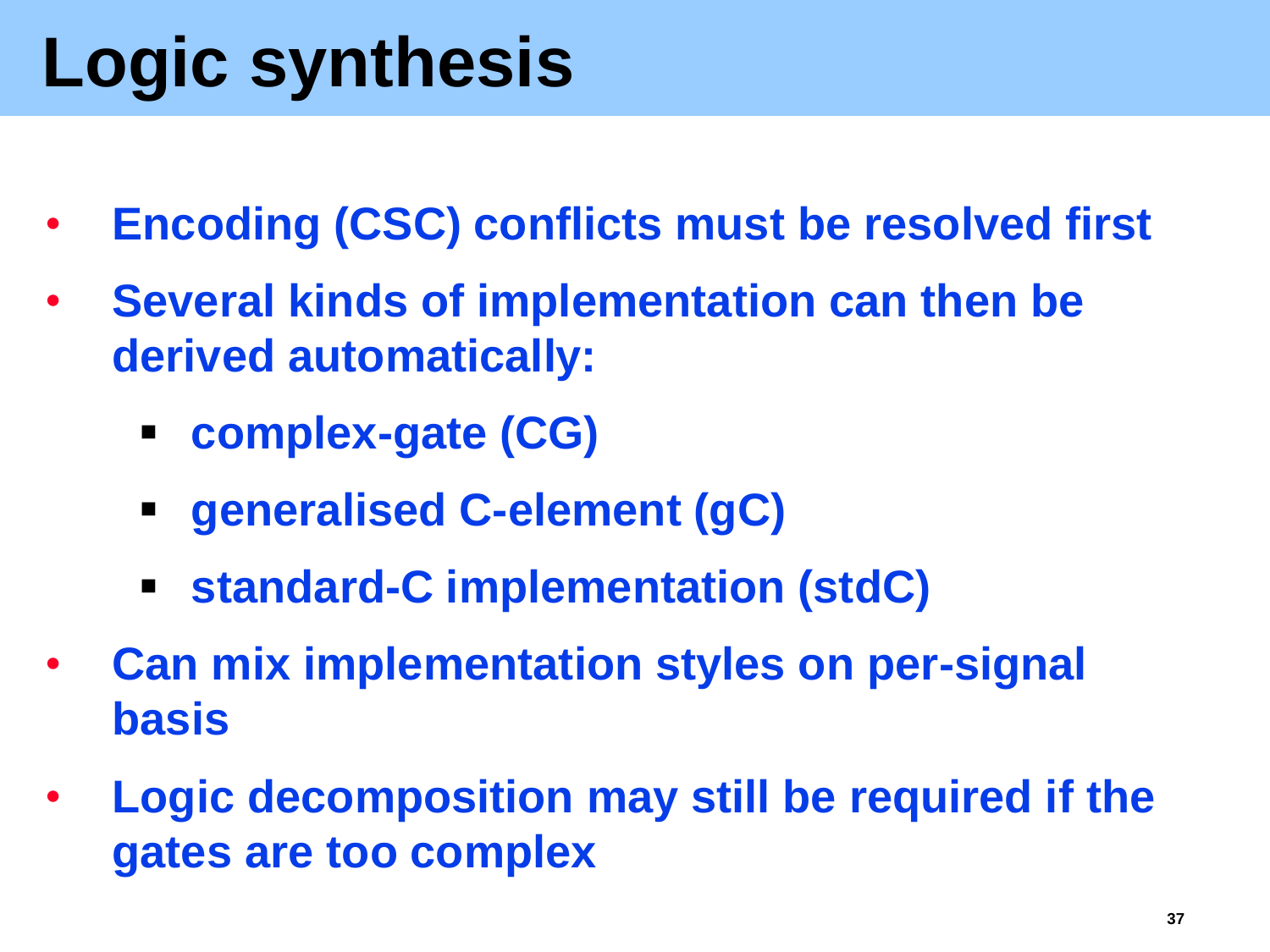## **Example: complex-gate synthesis**

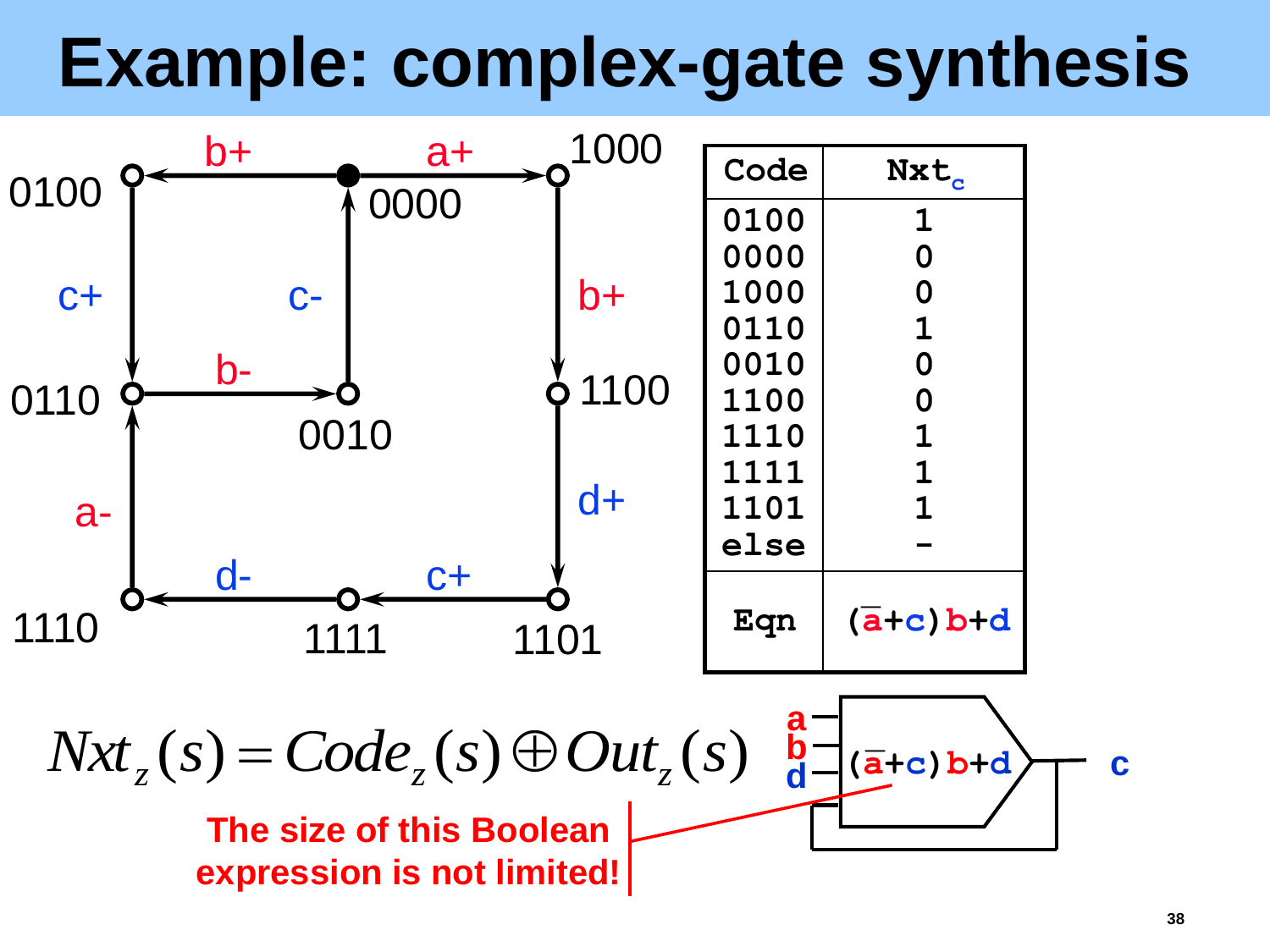## **Support, triggers and context**





Signals that are the inputs of the gate producing a signal form its **support**, e.g. the support of c is {a,b,c,d}. Supports are not unique in general.

Signals whose occurrence can immediately enable a signal are called its **triggers**, e.g. the triggers of c are {b,d}. Triggers are unique, and are always in the support.

Signals in the support which are not triggers are called the **context**, e.g. the context of c is {a,c}. Context is not unique in general.

**support = triggers + context**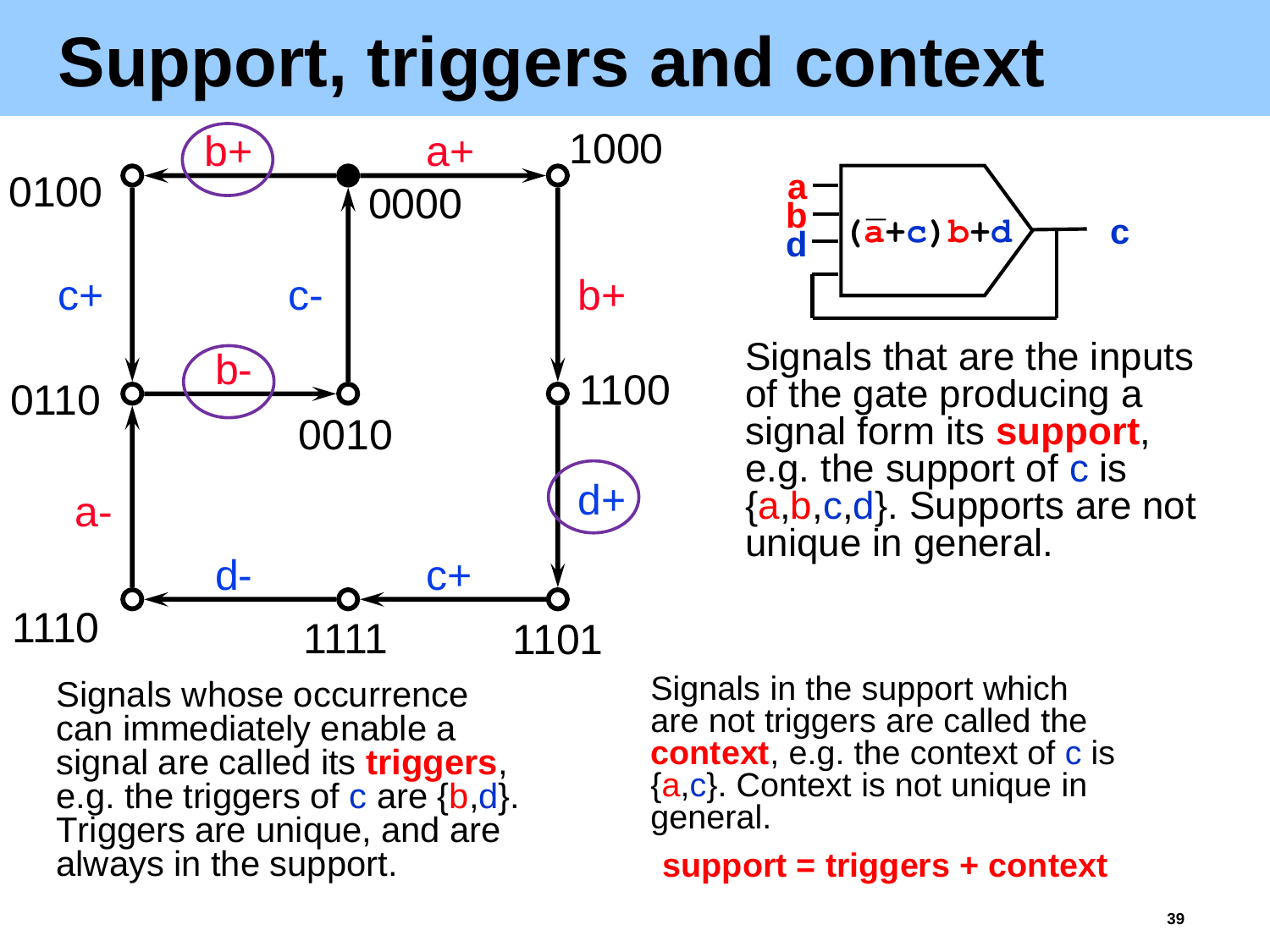## **Example: gC implementation**

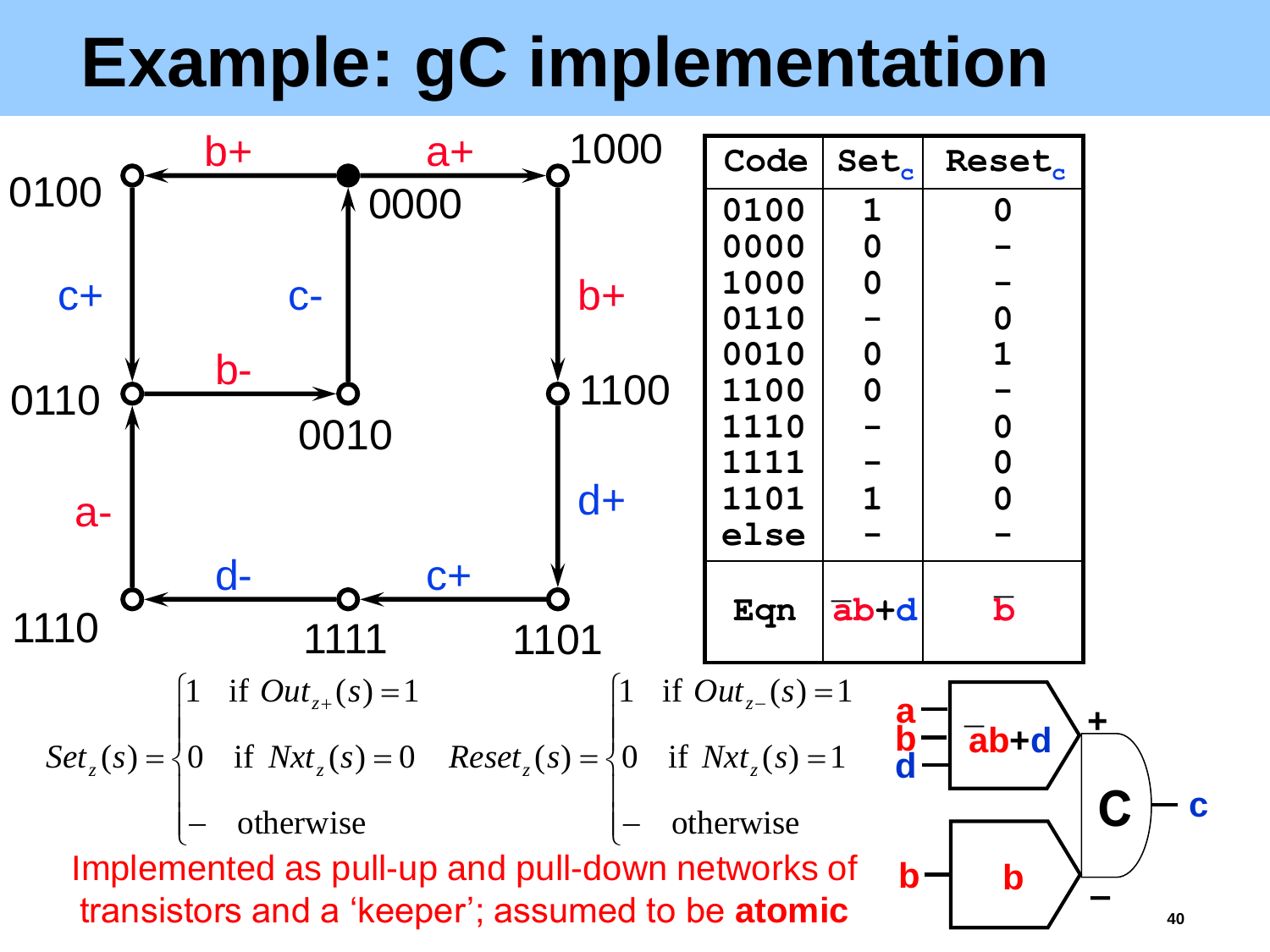## **Example: stdC implementation**